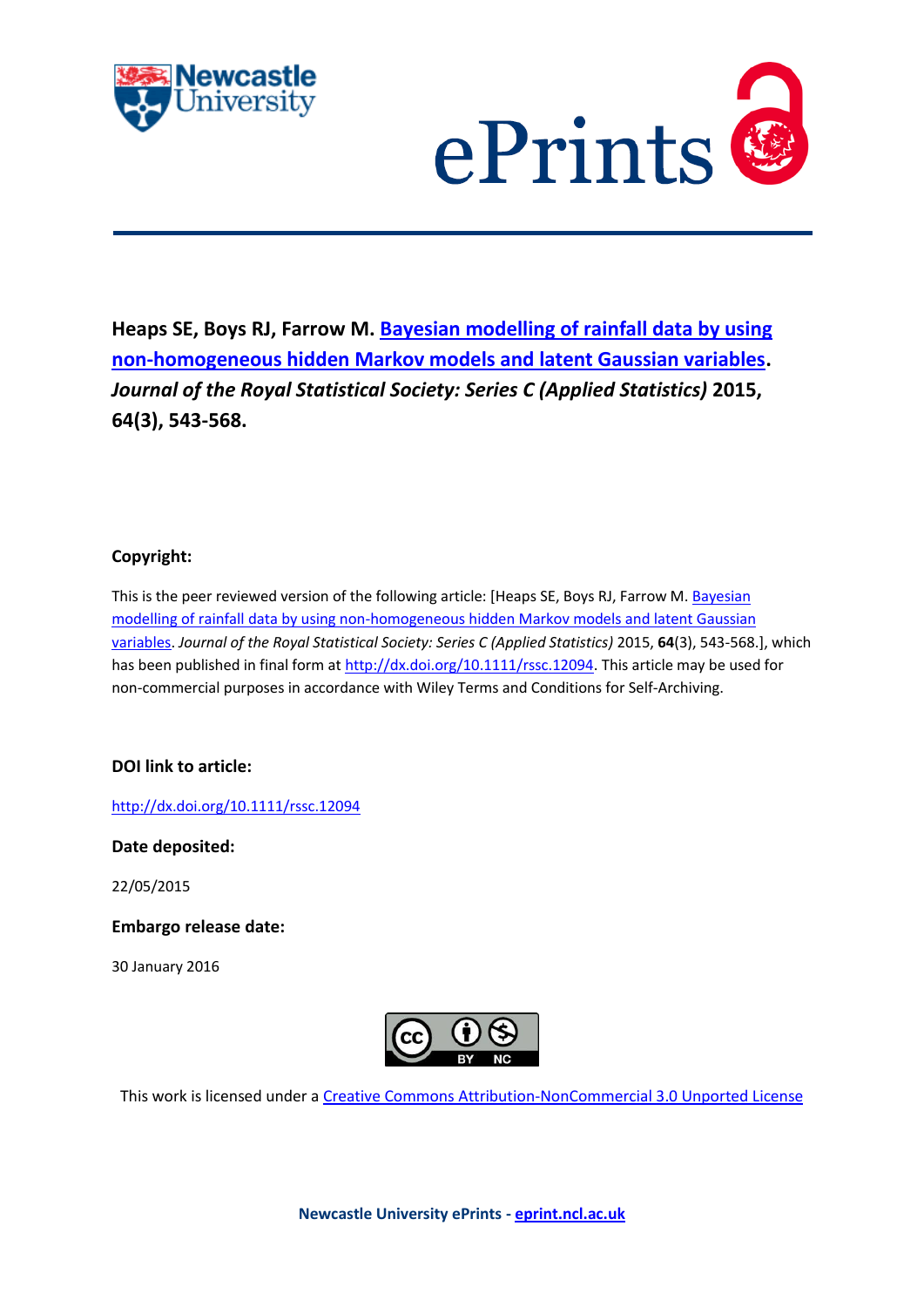# **Bayesian modelling of rainfall data using non–homogeneous hidden Markov models and latent Gaussian variables**

#### Sarah E. Heaps, Richard J. Boys and Malcolm Farrow

*School of Mathematics & Statistics, Newcastle University, Newcastle Upon Tyne, UK.*

**Summary.** We present a non–homogeneous hidden Markov model (NHMM) for the spatio– temporal analysis of rainfall data, within a subjective Bayesian framework. In this model, daily rainfall patterns are driven by a small number of unobserved states, interpreted as states of the weather, that evolve in time according to a first order non–homogeneous Markov chain, with transition probabilities dependent upon time–varying atmospheric data. The weather states alone do not account for all the space time structure in the data and so we introduce latent multivariate normal random variables in a flexible model for the probability of rain and the distribution of non–zero rainfall amounts. In the resulting hierarchical NHMM, rainfall occurrences and non–zero rainfall amounts are spatially dependent and conditionally Markov in time, given the weather state. We build a prior distribution that conveys genuine initial beliefs and apply the model and inferential procedures to data from a network of twelve sites located throughout the UK.

*Keywords:* Non–homogeneous hidden Markov model, latent Gaussian variables, Bayesian spatio–temporal analysis, rainfall, statistical downscaling.

# **1. Introduction**

Concerns about the potential effects of climate change in recent years have led to an increasing interest in the relationship between rainfall and climate. For a set of initial conditions, realistic simulations of the earth's atmosphere can be generated using general circulation models (GCMs). These are complex, deterministic, mathematical models of the circulation of the atmosphere. Typically the resolution of GCM output is on a spatial scale of around 2–5○ of longitude and latitude. However, questions of scientific interest, for example in hydrology or agriculture, often concern local patterns of precipitation over a much finer spatial scale. Addressing these questions using GCM simulations therefore presents the problem of how to turn these simulations into fine scale predictions of rainfall. *Statistical downscaling* provides a solution, generally by developing stochastic models which link the synoptic (large scale) atmospheric variables and small scale precipitation fields; see Wilby and Wigley (1997), Fowler et al. (2007) or Maraun et al. (2010) for a review.

One class of statistical downscaling models is the *weather state model*, introduced by Hay et al. (1991). These models assign each day to one of a small number of weather states using observed atmospheric information. Typically these weather states are observable. Precipitation is then modelled conditionally on the weather state which is generally assumed to evolve according to some temporal process. Hughes and Guttorp (1994) proposed modelling

Address for correspondence: Richard Boys, School of Mathematics & Statistics, Newcastle University, Newcastle Upon Tyne, U.K. E-mail: richard.boys@newcastle.ac.uk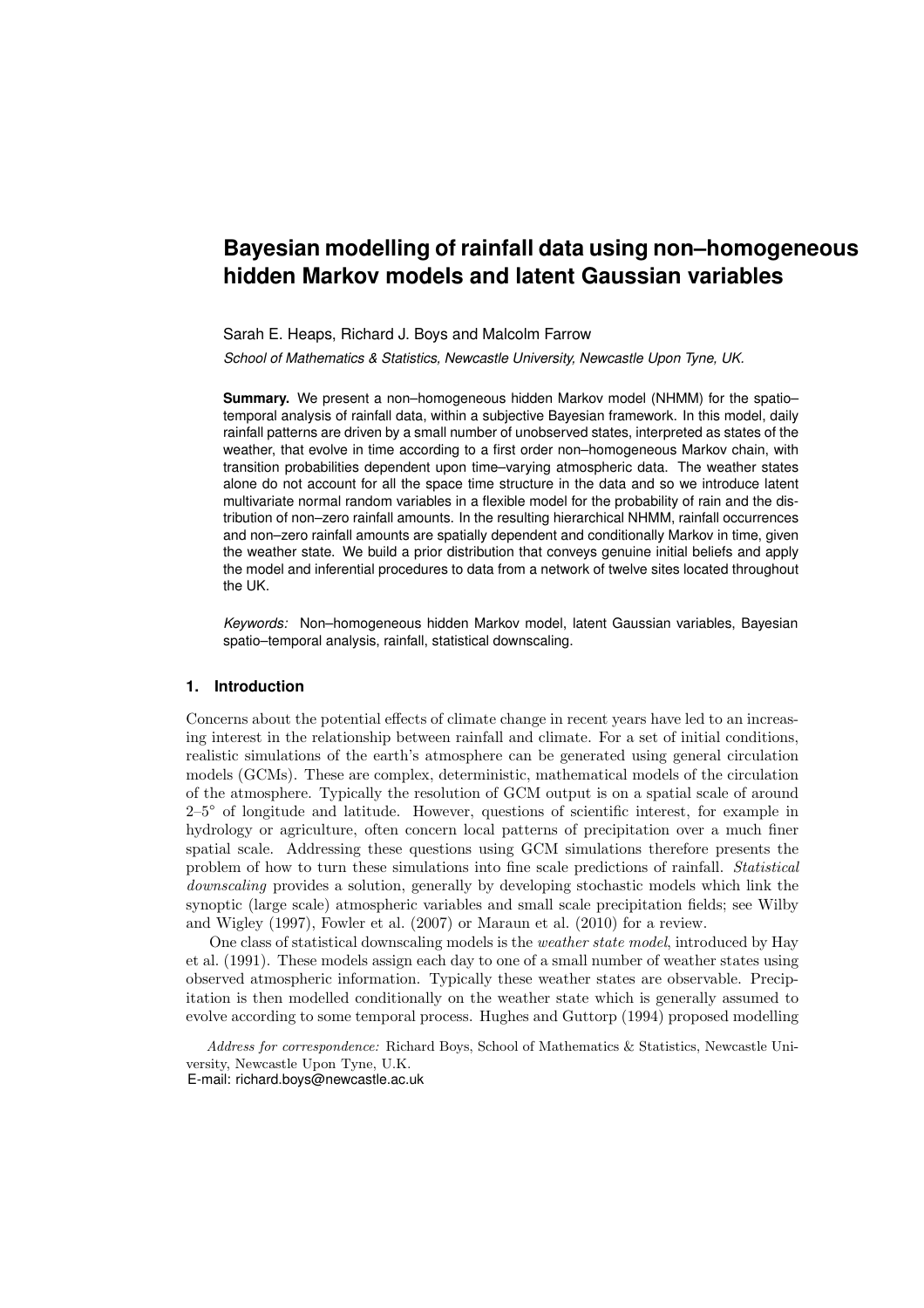rainfall using a *non–homogeneous hidden Markov model* (NHMM) which differs from the classic weather state model in that the weather states are not observable. In their NHMM, the observed atmospheric data enter the model as explanatory variables whose role is to influence the probability of transition from one weather state to the next.

Aggregated (e.g. daily) precipitation has a mixed distribution, with a point mass at zero and a positively skewed density function on the positive real line. This makes it difficult to construct models for precipitation which can accommodate its space–time structure. The development of statistical downscaling models therefore represents a problem which is both topical and challenging. There have been few attempts taking a Bayesian approach. In particular we are not aware of any Bayesian approaches to modelling precipitation using hidden Markov models (HMMs). In this paper we propose a NHMM for daily precipitation which we formulate in a fully Bayesian framework. This allows the evaluation of all posterior uncertainty as well as the incorporation of useful prior beliefs.

We consider a dataset of daily precipitation measurements over 28 consecutive winters at twelve sites in the UK. The atmospheric data used are *objective Lamb weather types* which provide a classification of synoptic weather into 27 categories, based on surface pressure around the British Isles. In order to capture the spatio–temporal dependence in the precipitation data we found that a rather sophisticated within–weather–state model for precipitation was required. Our proposed within–weather–state model uses a Markov chain of multivariate probit (MVP) models for precipitation occurrences. Non–zero precipitation amounts are given a multivariate lognormal distribution. The mean of the corresponding multivariate normal distribution depends linearly on the latent normal random vector underlying the MVP model. This offers a number of advantages over the truncated power transformed multivariate normal distribution which is often used for multi–site rainfall; see, for example, Sansó and Guenni (2000). This will be discussed further in Section 3.

The remainder of this paper is structured as follows. In Section 2 we introduce the UK dataset analysed in subsequent sections. Section 3 surveys the literature on the spatio– temporal modelling of rainfall, particularly through HMMs and latent Gaussian variable models. In Section 4 we develop and describe our NHMM for rainfall and a prior distribution for the unknowns in the model which allows the incorporation of genuine initial beliefs. Section 5 outlines the Markov chain Monte Carlo (MCMC) scheme for generating posterior samples for a model with a fixed number of states r and discusses posterior inference for r. Finally Section 6 applies the model and inferential procedures to the UK dataset, including a summary of the resulting posterior distribution and the results of model checks, which compare the posterior predictive distribution to data which were not used in model fitting.

The data that are analysed in the paper are available on request from the Met Office MIDAS database (2012).

# **2. UK winter rainfall data**

The main objective of this paper is the development of a Bayesian statistical downscaling model for UK rainfall data. To this end, the precipitation data analysed in Section 6 are from a network of twelve sites located throughout the UK. In common with other work on HMMs for precipitation, we consider data from one season only, namely calendar winter (December–February). The dataset comprises 2,527 daily precipitation totals recorded at each of the twelve sites over the 28 winter periods from 1961/2 to 1988/9, which includes seven leap years. The sites were chosen to give good spatial coverage over the UK. Chapter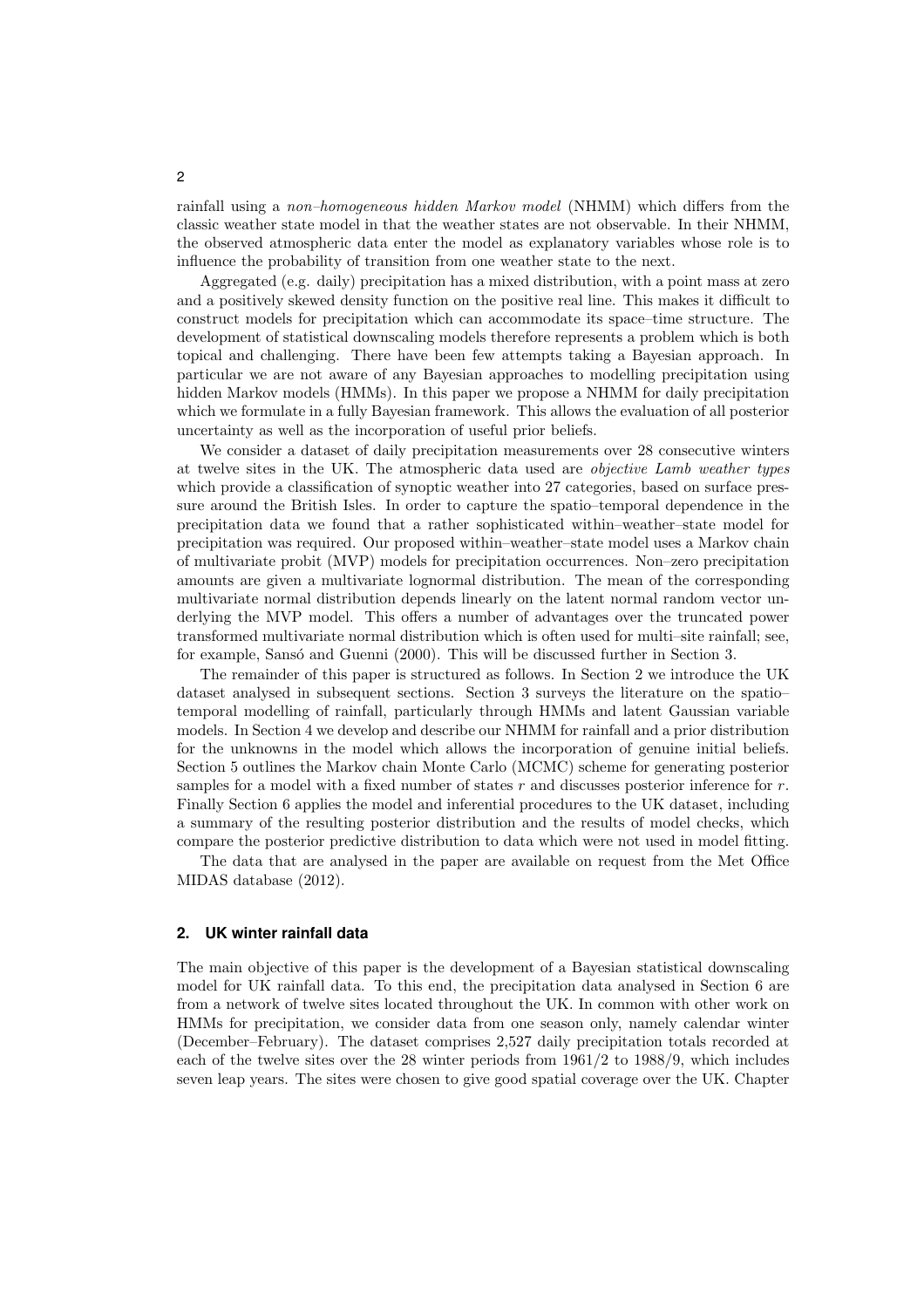

**Fig. 1.** (a) Locations of sites within the UK. Axes denote kilometres from the south western point of the British National Grid coordinate system (latitude 49° north, longitude 2° west). (b) Log odds ratios and (c) correlations against distance for this network.

7 of Germain (2010) provides complete details of an analogous application involving a more spatially dense network of sites, with missing values. Although all measurements refer to precipitation, the term rainfall will be used synonymously in the remainder of this paper.

Figure 1(a) shows the locations of the sites whilst Table 1 shows summaries of the proportion of wet days, precipitation on those wet days and the altitudes of the sites. The distances between sites range from 113.6 km to 813.1 km. In spite of these reasonably large distances, there is still clear spatial structure present in the data, with sites in closer proximity showing more similarity than those further apart. To illustrate, Figure 1 also displays plots of the log–odds ratios for occurrences and rank correlations for amounts against the distance between sites, both of which show a clear decreasing trend. Here the log–odds ratio for two sites i and j is  $\log[{n_{0,0}(i,j)n_{1,1}(i,j)}/{n_{0,1}(i,j)n_{1,0}(i,j)}]$  where  $n_{d_i,d_j}(i,j)$  is the observed number of days where the rainfall occurrence indicator is equal to  $d^i$  at site i and  $d^j$  at site j, where  $d^k = 1$  if there is non-zero precipitation at site k and  $d^k = 0$  otherwise.

In UK climatology, *objective Lamb weather types* (LWTs) have been used extensively for characterising atmospheric circulation patterns, making them a natural choice of atmospheric variable in downscaling models; see, for example, Fowler and Kilsby (2002), Conway and Jones (1998), and Bardossy and Plate (1992) who use *Grosswetterlagen*, the German equivalent. In this work, we investigate the use of LWTs in our NHMM for UK rainfall.

Lamb (1972) developed a subjective weather type classification scheme based on daily synoptic charts which depict the state of atmospheric flow over the British Isles at surface level and at a specified height in the atmosphere. Under this scheme an expert analyst can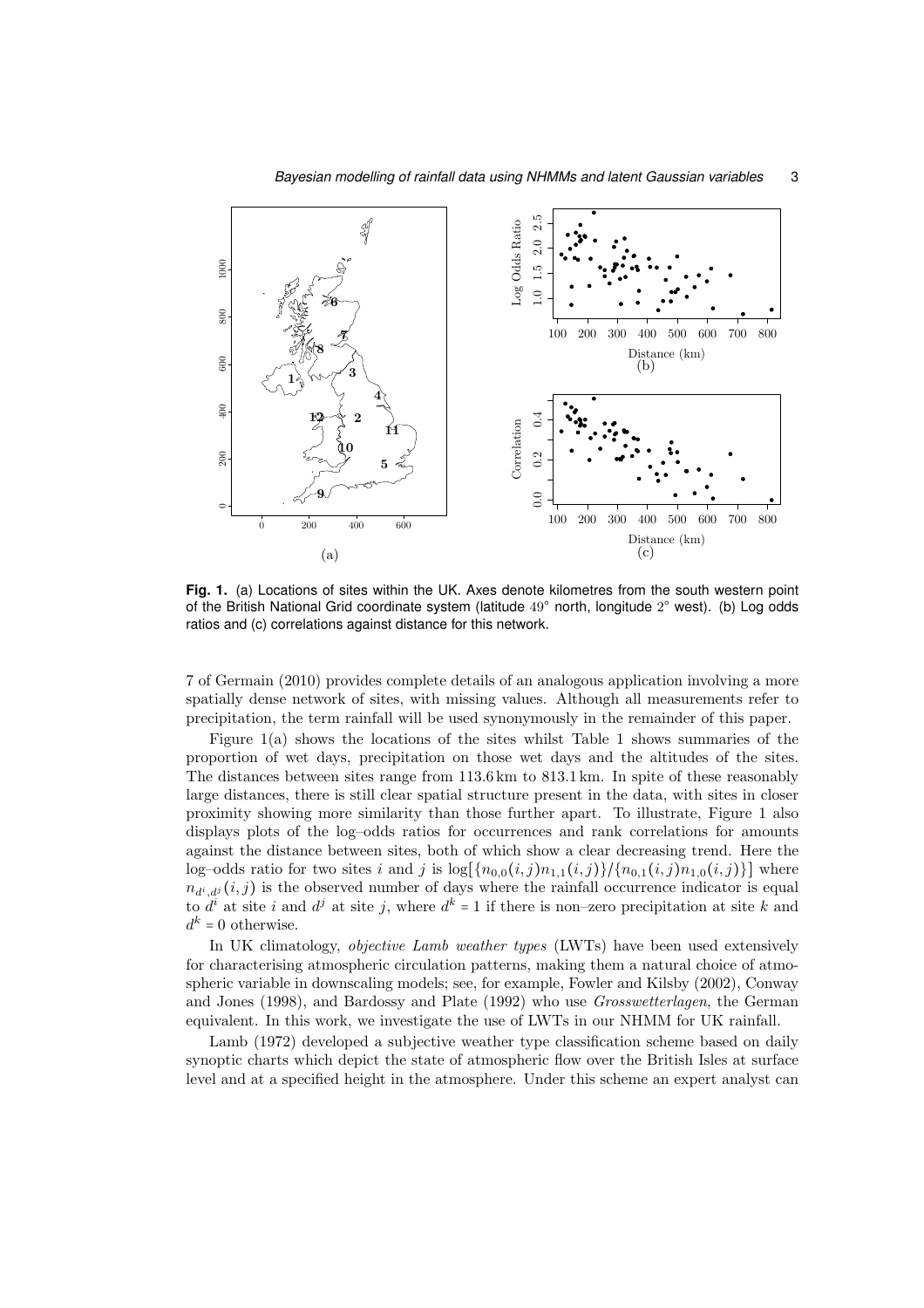|                | Site                   | Altitude       | Proportion      | Mean daily     | Coefficient  |
|----------------|------------------------|----------------|-----------------|----------------|--------------|
|                |                        | (m)            | wet days $(\%)$ | precip. $(mm)$ | of variation |
| $\mathbf{1}$   | Aldergrove             | 68             | 63.4            | 3.812          | 1.141        |
| $\overline{2}$ | Buxton                 | 307            | 65.7            | 6.201          | 1.149        |
| 3              | Haydon Bridge          | 82             | 56.9            | 3.354          | 1.308        |
| $\overline{4}$ | Highmow                | 175            | 57.5            | 3.684          | 1.288        |
| 5              | Kew Gardens            | 6              | 43.9            | 3.375          | 1.086        |
| 6              | Kinloss                | 5              | 53.9            | 2.914          | 1.330        |
| $\overline{7}$ | Leuchars               | 10             | 50.4            | 3.683          | 1.300        |
| 8              | Paisley                | 32             | 61.9            | 5.624          | 1.125        |
| 9              | Plymouth               | 50             | 57.8            | 6.035          | 1.065        |
| 10             | Preston Wynne          | 84             | 51.3            | 3.611          | 1.134        |
| 11             | Terrington St. Clement | $\overline{2}$ | 51.8            | 2.852          | 1.217        |
| 12             | Valley                 | 10             | 57.9            | 4.311          | 1.158        |

**Table 1.** Summary of data from the UK network for winter periods from 1961/2 to 1988/9. The mean and coefficient of variation for daily precipitation are based only on wet days.

use their judgement to determine the weather type on any day in order to give an indication of the daily steering of circulation systems. Jenkinson and Collinson (1977) developed an automated (sometimes called "objective") method for identifying these LWTs using daily gridded mean–sea–level pressure charts. From these data it is possible to calculate estimates of the dominant direction and speed of the flow, as well as its vorticity. Particular values of these measures are then associated with specific LWTs so that the classification provides a categorisation of the direction and synoptic type of the surface flow over the British Isles.

The Jenkinson classification scheme contains eight main directional types: north (N), north–east (NE) *etc*; and three main non-directional types: anticyclonic (A), cyclonic (C) and unclassifiable (U). A further 16 hybrid types combine the eight main directional types with the anticyclonic or cyclonic non-directional type. This gives 27 objective LWTs, which are shown in Table 2. Days on which the vorticity is low and the flow is from the west, for example, will be classified as westerly types, whilst days on which the vorticity is strongly positive or negative will be categorised as cyclonic or anticyclonic, respectively. When the vorticity is only moderately positive or negative, the direction of air flow is also used to provide the classification into one of the hybrid types. Type U is provided for days on which the circulation is too complicated for it to be classified as any of the other types.

The objective Lamb classification scheme has been used to classify the weather type over the British Isles for every day from 1880 to the present. The frequencies of their occurrence in winters from 1961/2 to 1988/9 can be seen in Table 2. The most commonly occurring LWTs are pure anticyclonic (type 1), pure westerly (type 15) and pure cyclonic (type 18).

Preliminary graphical analysis using heat maps (see Supplementary Materials) shows clear patterns in the proportion of wet days. Lower proportions are associated with the anticyclonic types  $(1-9)$  and higher proportions with the cyclonic types  $(18-26)$ . This pattern is also seen to a lesser extent in the variation in mean wet day precipitation amounts across LWTs where high (low) amounts are typically associated with cyclonic (anticyclonic) types. Some sites also show particular relationships with the directional classification of the LWTs. For example, at Buxton, a high elevation site in the Pennine Hills, higher wet day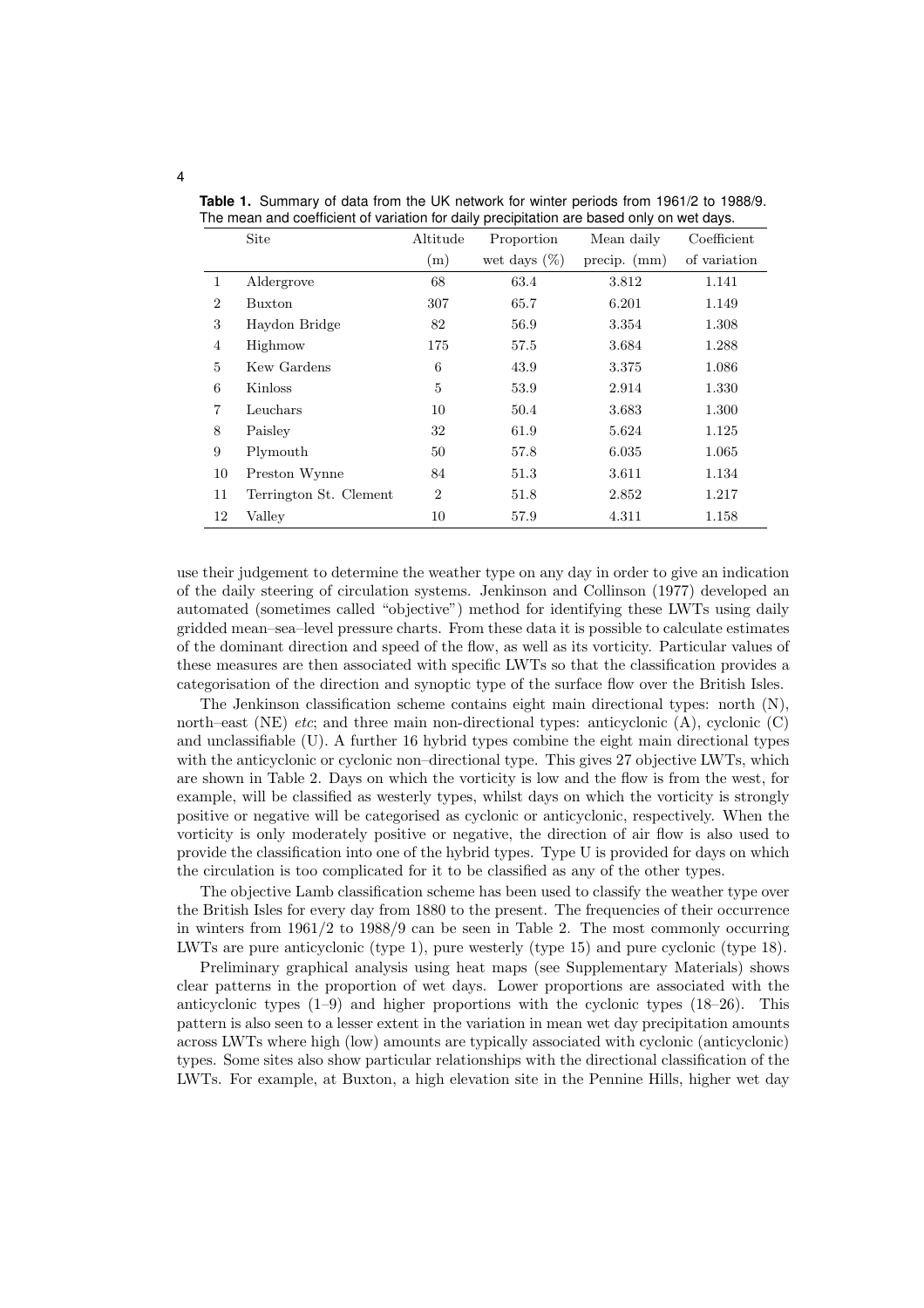| Label          | ~<br><b>LWT</b> | Frequency | Label | <b>LWT</b> | . .<br>Frequency | Label | <b>LWT</b>    | Frequency |
|----------------|-----------------|-----------|-------|------------|------------------|-------|---------------|-----------|
|                | А               | 437       | 27    | U          | 9                | 18    | $\mathcal{C}$ | 307       |
| $\overline{2}$ | ANE             | 15        | 10    | NE         | 41               | 19    | <b>CNE</b>    | 5         |
| 3              | AE              | 34        | 11    | E          | 66               | 20    | CE            | 13        |
| $\overline{4}$ | ASE             | 38        | 12    | SE         | 76               | 21    | CSE           | 32        |
| 5              | AS              | 58        | 13    | S          | 186              | 22    | CS            | 47        |
| 6              | <b>ASW</b>      | 71        | 14    | <b>SW</b>  | 228              | 23    | <b>CSW</b>    | 73        |
| 7              | AW              | 85        | 15    | W          | 310              | 24    | $\mathrm{CW}$ | 58        |
| 8              | ANW             | 51        | 16    | <b>NW</b>  | 140              | 25    | <b>CNW</b>    | 41        |
| 9              | AN              | 23        | 17    | N          | 68               | 26    | $\mathrm{CN}$ | 15        |

**Table 2.** Labelling of the objective Lamb weather types and frequencies 1961/2-1988/9.

*Bayesian modelling of rainfall data using NHMMs and latent Gaussian variables* 5

precipitation amounts are associated with LWTs 6–7, 13–16 and 22–25, the majority of which are westerly types. A different pattern is observed at Plymouth, a low-altitude site on the South coast, where it seems that southerly and easterly LWTs tend to be associated with heavier precipitation.

#### **3. Spatio–temporal rainfall modelling through empirical statistical models**

In the terminology of Cox and Isham (1994) the model presented in this paper is an *empirical statistical model* for rainfall, describing only the observations of aggregated precipitation, and not the underlying physical phenomena. Spatio–temporal models of this type must address the complication arising from the mixed nature of rainfall distributions. This is generally achieved through the introduction of weather states or by using latent Gaussian variables, often with truncation and transformation. In this section we survey the literature on spatio–temporal empirical statistical models for (broadly) daily precipitation.

The weather state model was first introduced by Hay et al. (1991). Each day is assigned to one of a finite number of weather states and then precipitation is modelled conditionally on the weather state. Classically the weather states are observable given atmospheric data. The weather states are then assumed to evolve according to some temporal model, for example, a homogeneous first order Markov chain (Katz and Parlange, 1993, 1996), a homogeneous semi–Markov chain (Bardossy and Plate, 1992; Fowler et al., 2000) or a non–homogeneous first order Markov chain with transition probabilities dependent on time–varying covariates (Vrac et al., 2007). It is often assumed that the weather state explains most of the space time structure in the data and this allows reasonably simple spatio–temporal structures to be adopted for the within–weather–state distributions.

Alternatively, the weather state is introduced as an unobserved ("hidden") variable which evolves in time as a homogeneous first order Markov chain, in a HMM. Compared to observed–weather–state models, this has the benefit of allowing the states themselves to define precipitation patterns, which should therefore provide a good description of the spatio–temporal structure in the data. However, this is at the cost of the potential loss of the meteorological interpretation of the states, and an increase in model complexity. Special cases of (two–state) HMMs for precipitation occurrence were presented by Foufoula-Georgiou (1987) and Smith (1987). HMMs were later introduced formally as a general means of modelling single and multi–site precipitation occurrence data by Zucchini and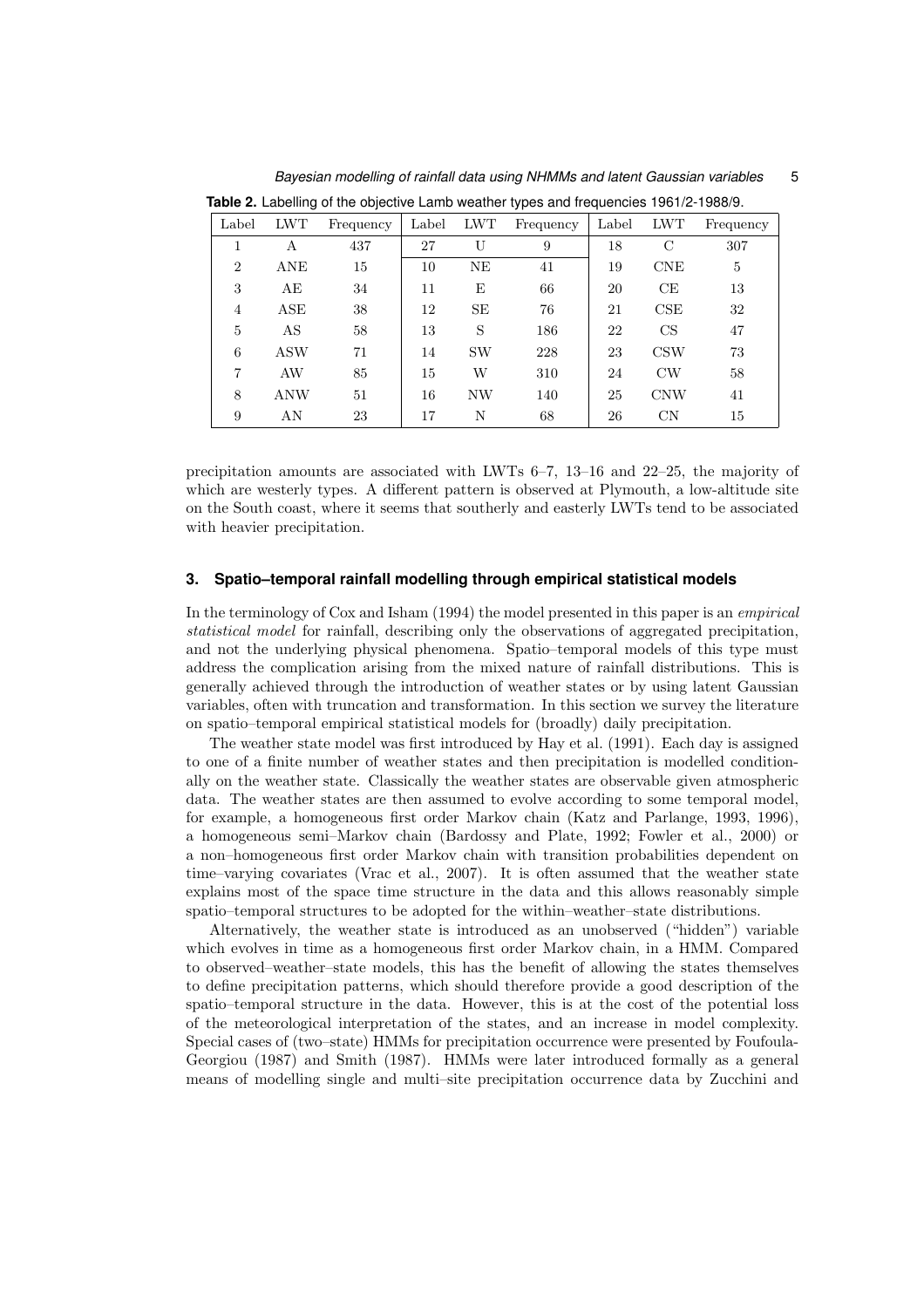Guttorp (1991). In their model, precipitation occurrences were assumed to be conditionally independent across the spatial network, given the weather state. In this and most other HMMs in the literature, to account for seasonality, parameters are assumed to be constant within, but different across, seasons or months. In this respect, the non–stationary two state HMM proposed by MacDonald and Zucchini (1997) is unique in allowing the logit of the hidden state transition probabilities to vary smoothly across seasons using partial sums of Fourier series. Hughes and Guttorp (1994) attempted to provide a link between large–scale atmospheric measures and small–scale precipitation fields by incorporating atmospheric explanatory variables in the transition probabilities of the HMM. Since the atmospheric variables were time–varying, this led to a NHMM. Hughes et al. (1999) presented a more sophisticated NHMM for precipitation occurrence in which within–weather–state spatial dependence was modelled explicitly using an autologistic model.

Extensions to HMMs to include precipitation amounts have been proposed by Charles et al. (1999), Bellone et al. (2000), Betro et al. (2008) and Ailliot et al. (2009). Charles et al. (1999) used a NHMM for precipitation occurrence to identify the most likely sequence of hidden states. Amounts were then introduced *a posteriori* by conditioning on this sequence and fitting a regression model with weather state specific parameters and precipitation occurrence at neighbouring sites as regressors. Other approaches have taken a more unified approach by modelling the precipitation occurrences and amounts jointly, thereby allowing both to influence the characteristics of the weather states. A simple model for the non–zero precipitation amounts is to assume them to be conditionally independent across time and space, given occurrence and the weather state. This assumption was adopted by Bellone et al. (2000) and Betro et al. (2008) who, respectively, chose gamma and a mixture of Weibull distributions for the precipitation amounts on wet days. Thompson et al. (2007) presented a three state (partially) hidden Markov model which included an observable dry state. This HMM differs from those discussed so far in that it is a local, as opposed to regional, weather state model in which each site is associated with its own state. A separate HMM is defined marginally for each site, then spatial dependence in both the hidden and observed (given hidden) processes is built using copulas. Finally, Ailliot et al. (2009) presented a HMM in which spatial dependence in the within–weather–state joint distributions for precipitation occurrence and amount was modelled explicitly using a *truncated, power transformed multivariate normal* (TPTMVN) distribution.

Truncating and transforming (partially) latent Gaussian variables is commonly used for inducing spatial covariance structure in mixed rainfall distributions. The basic idea is to define  $W^i = \mathbb{I}(Z^i > \alpha_0)g_1(Z^i, \alpha_i), i = 1, \ldots, n$ , where  $\mathbb{I}(A) = 1$  if A is true and 0 otherwise,  $W = (W^1, \ldots, W^n)^T$  denotes a vector of precipitation amounts at a network of *n* sites,  $\mathbf{Z} = (Z^1, \ldots, Z^n)^T$  is a multivariate normal random vector,  $\alpha_0$  is a threshold parameter and  $g_1(Z^i, \alpha_i)$  is a transformation function which may depend on parameters  $\alpha_i$ . Typically  $\alpha_0$  = 0 and  $g_1(Z^i, \alpha_i)$  is a strictly increasing function so that  $Z^i$  is observable on wet days but on dry days we just observe that  $Z^i < 0$ . Often  $\alpha_i = \alpha_i$  and  $g_1(Z^i, \alpha_i) = (Z^i)^{\alpha_i}$ . This induces a heavy–tailed distribution for non–zero rainfall and gives  $W$  a TPTMVN distribution. Ailliot et al. (2009) introduced temporal dependence in their model by embedding the TPTMVN distribution in a HMM. Other authors have taken different approaches, for example by incorporating  $Z$  in a vector autoregression (Bardossy and Plate, 1992), seasonal multivariate dynamic linear model (Sans´o and Guenni, 2000) or Gaussian Markov random field (Allcroft and Glasbey, 2003). In each case a single multivariate normal random vector is used to induce a joint distribution for rainfall occurrences and non–zero amounts.

In other latent Gaussian variable models for rainfall, the unobserved normal variables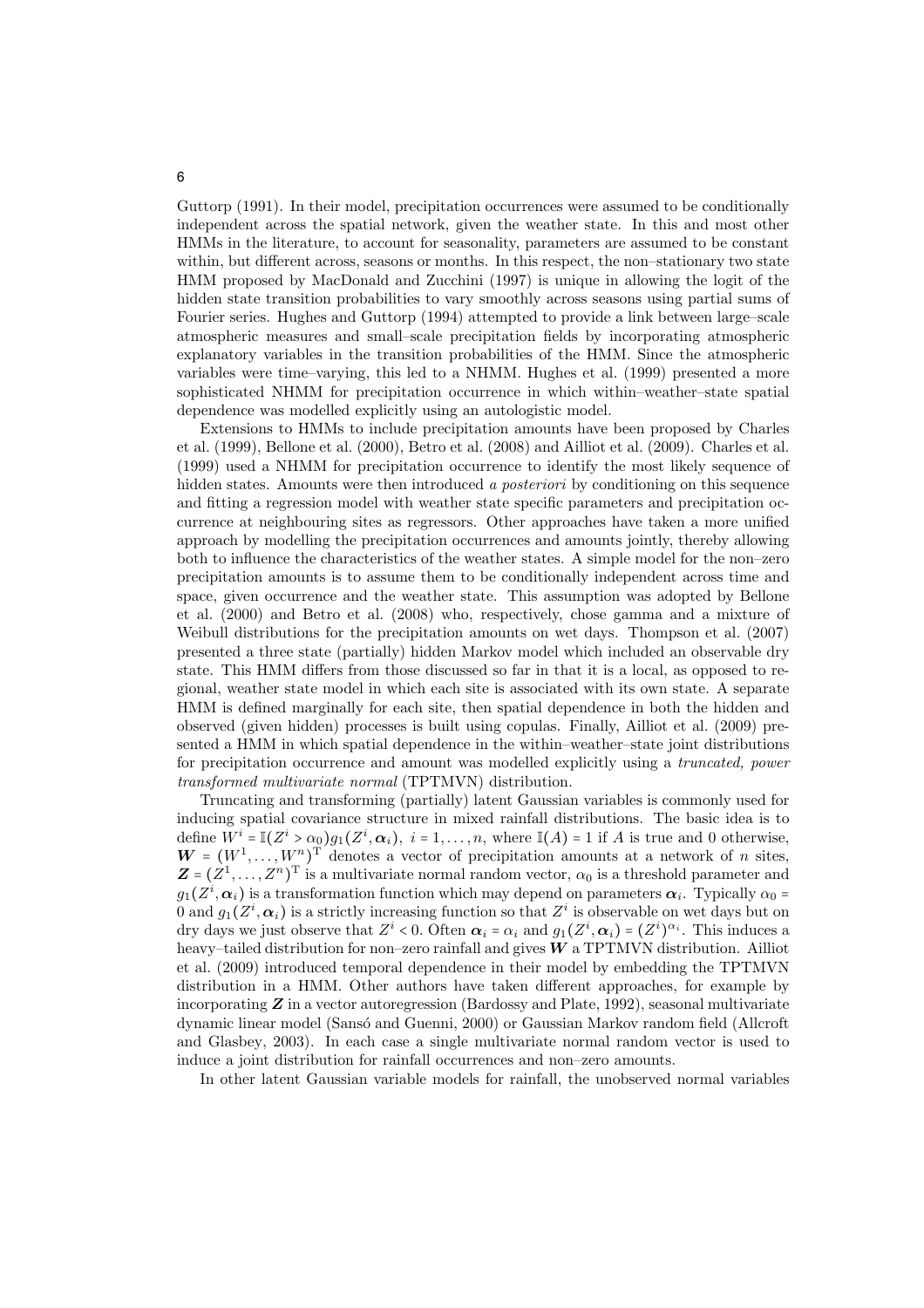#### *Bayesian modelling of rainfall data using NHMMs and latent Gaussian variables* 7

have been used as random effects. Velarde et al. (2004) developed a model in which precipitation occurrences and amounts, given occurrences, were assumed to be conditionally independent over space, given some spatially varying random effects. Seasonality and short term temporal structure were captured by allowing the logit of the occurrence probability at each site and the logarithm of the parameter in the exponential distribution for non– zero amounts to depend linearly on lagged precipitation occurrences at that site. Spatial structure was then incorporated through spatial effects in the linear predictors.

There appears to have been a relatively slow uptake of the Bayesian approach in precipitation modelling. Notable exceptions include Sansó and Guenni (1999a,b, 2000) and Velarde et al. (2004). In this paper we contribute to this small literature and build on the NHMMs proposed by, for example, Hughes et al. (1999) and Bellone et al. (2000). The following section describes a novel hierarchical NHMM which uses latent multivariate normal variables, as well as weather states, to model spatio–temporal dependence. The latent normal variables enter through the expression  $W^i = \mathbb{I}(Z_0^i > 0)g_2(Z_1^i)$  where  $\mathbf{Z}_0 = (Z_0^1, \ldots, Z_0^n)^T$ and  $\mathbf{Z}_1 = (Z_1^1, \ldots, Z_1^n)^T$  are two correlated multivariate normal vectors. This approach offers potential advantages over the TPTMVN distribution with its single normal vector.

# **4. Model and prior**

Consider a network of *n* sites. Let  $D_t = (D_t^1, \ldots, D_t^n)^T$  be a random vector for rainfall occurrences where  $D_t^i = 1$  if there is at least cmm of rain on day t at site i and  $D_t^i =$ 0 otherwise, for some suitable cut–off  $c$ mm. According to Glickman (2000), in British climatology a *rain day* is defined with  $c = 0.2$  mm. We use this standard value and note that we have found inference to be insensitive to this choice. Let  $W_t = (W_t^1, \ldots, W_t^n)^T$ be an *n*-dimensional random vector for rainfall amounts on day t where we set  $W_t^i = 0$  if  $D_t^i = 0$ , and let the collections of observed values of  $D_t$  and  $W_t$  be w and d.

The number  $r \in \{1, \ldots, r_{\text{max}}\}$  of weather states in the NHMM is not known *a priori*. We formulate our NHMM with the likelihood specified conditionally on a fixed number  $r$  of states,  $p(\mathbf{w},\mathbf{d}|\boldsymbol{\theta}_r,r)$ . Each of the  $r_{\text{max}}$  (conditional) likelihoods has its own set of parameters,  $\theta_r$ , to which we assign a prior,  $\pi(\theta_r|r)$ . In Section 4.1 we describe the likelihood (i.e. the model) and then in Section 4.2, the priors  $\pi(\theta_r|r)$ ,  $r \in \{1, \ldots, r_{\text{max}}\}$ . For notational clarity, unless stated otherwise, dependence on r is assumed without explicit notational reference. For example, we generally refer to  $p(\mathbf{w},\mathbf{d}|\boldsymbol{\theta})$  and  $\pi(\boldsymbol{\theta})$  rather than  $p(\mathbf{w},\mathbf{d}|\boldsymbol{\theta}_r,r)$  and  $\pi(\boldsymbol{\theta}_r|r)$ . Inference for the value of r is discussed in Section 5.2.

#### *4.1. Model specification*

### 4.1.1. Distribution for the weather states given the atmospheric data

Let  $\{S_t : t = 0, \ldots, T\}$  denote a *hidden* or unobservable discrete–valued stochastic process which categorises the rainfall patterns on each day. We interpret  $S_t$  as the *weather state* on day t and denote its state space by  $S_r = \{1, \ldots, r\}$ . Denote by  $X_t$  the atmospheric data on day t. Both  $S_t$  and  $\mathbf{X}_t$  are common to all sites in the network. In their NHMMs for rainfall, other authors (e.g. Hughes and Guttorp, 1994; Hughes et al., 1999; Bellone et al., 2000) have used continuous atmospheric data, typically comprising linear combinations of high dimensional atmospheric fields (e.g. sea–level pressure) so that  $X_t$  provides a summary of atmospheric conditions over the region of interest on day t. In our case  $X_t = X_t \in \{1, \ldots, 27\}$ is a categorical covariate, namely the observed LWT on day  $t$ , labelled according to Table 2.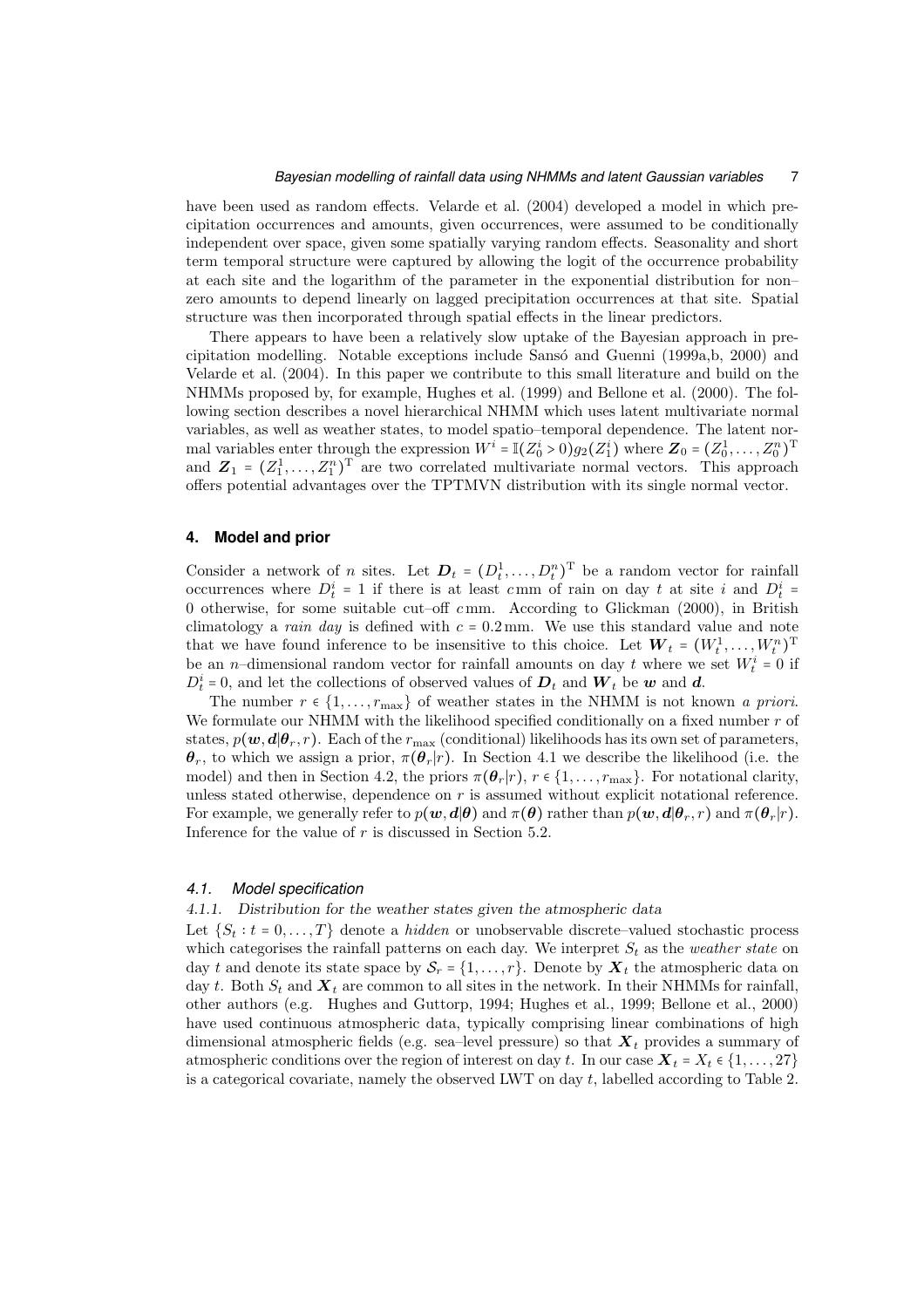We denote the parameters of our NHMM by  $\theta = (\theta_{\text{hid}}, \theta_{\text{obs}})$ , partitioned so that  $\theta_{\text{hid}}$ parameterises the weather state process and  $\theta_{\rm obs}$  parameterises the observed process. Let  $y_{i:j}$  denote the sequence  $y_i, y_{i+1}, \ldots, y_j$ . We develop the temporal structure of our NHMM hierarchically beginning with the following assumption for the weather states

$$
\Pr(S_t = k | \mathbf{S}_{0:t-1}, \mathbf{X}_{1:T}, \boldsymbol{\theta}_{\text{hid}}) = \Pr(S_t = k | S_{t-1} = j, X_t = x, \Lambda) = \lambda_{j,k}^x,
$$
(1)

for  $j, k \in S_r$ ,  $x \in \{1, \ldots, 27\}$  and  $t = 1, \ldots, T$  with  $\Pr(S_0 = k | \mathbf{X}_{1:T}, \boldsymbol{\theta}_{\text{hid}}) = \Pr(S_0 = k | \boldsymbol{\nu}) = \nu_k$ . We denote the initial distribution by  $\mathbf{v} = (v_1, \dots, v_r)$  and write  $\mathbf{\lambda}_{j}^{x} = (\lambda_{j,1}^{x}, \dots, \lambda_{j,r}^{x})$  for every pair  $(j, x)$  where  $j \in S_r$ ,  $x \in \{1, ..., 27\}$ . In our application we model the rainfall data from each winter period as an independent realisation of the same NHMM and there is, therefore, some potential to learn about the initial distribution  $\nu$ . We note that (1) describes a conditional distribution for the weather state  $S_t$  given  $S_{t-1}$  and the LWT  $X_t$ . In statistical downscaling, a GCM would typically be used to generate a projected time series of LWTs. Our model could then be used to predict rainfall conditionally on this time series.

If we neglected the conditioning on atmospheric data in (1), then we would simply have the Markov assumption for the weather states. The role of the atmospheric data is to adjust the transition probabilities which would prevail in a homogeneous model in light of the current atmospheric information  $X_t$ . Therefore, through their influence on patterns of rainfall, we might expect different atmospheric conditions to be associated with different weather states. From (1) it can be seen that we have a model for the weather states such that, for every combination of lag–one weather state  $S_{t-1} = j$  and current LWT  $X_t = x$ , a different stochastic vector  $\lambda_j^x$  governs the probabilities of transition into the current weather state. This parameterisation offers the possibility of a conjugate Dirichlet prior distribution for each  $\lambda_j^x$ . We denote the collection of transition probabilities by  $\Lambda = (\lambda_1^1, \lambda_1^2, \ldots, \lambda_r^{27})$ and so  $\theta_{\text{hid}} = (\Lambda, \nu)$ . As some of the LWTs occur very infrequently (see Table 2), a prior for the  $\lambda_j^x$  which encourages borrowing of strength between LWTs will be necessary.

#### 4.1.2. Distribution for the observations given the weather states

The distribution of observed rainfall on day  $t$  at site  $i$  is mixed, with a positive probability of zero rainfall and a continuous distribution over positive values. Exploratory analysis suggested that the conditional density of rainfall amount, given that it is non–zero, should go to zero as the amount goes to zero. We have adopted a distribution which satisfies this requirement, namely the lognormal distribution. To build a flexible model for the way that the probability of zero and the distribution of non–zero amounts are related over time and between sites, we introduce two correlated multivariate normal random vectors  $\mathbf{Z}_{0,t} = (Z_{0,t}^1, \ldots, Z_{0,t}^n)^{\mathrm{T}}$  and  $\mathbf{Z}_{1,t} = (Z_{1,t}^1, \ldots, Z_{1,t}^n)^{\mathrm{T}}$  for  $t = 1, \ldots, T$ . We define the observable rainfall at site i on day t as

$$
W_t^i = \mathbb{I}(Z_{0,t}^i > 0) \exp(Z_{1,t}^i) = D_t^i \exp(Z_{1,t}^i).
$$

Thus the sign of  $Z_{0,t}^i$  determines the occurrence or otherwise of rain. Its value, apart from the sign, is not observed but it helps to carry the correlation structure. When  $W_t^i > 0$ , we have  $Z_{1,t}^i = \log W_t^i$ ; otherwise  $Z_{1,t}^i$  plays no role. Rappold et al. (2008) express rainfall as a function of two normal variables in the same way in their spatio–temporal model for wet mercury deposition.

In the literature, other HMMs for rainfall have relied on the temporal dynamics of the hidden states to capture all the temporal autocorrelation in the rainfall data. In the model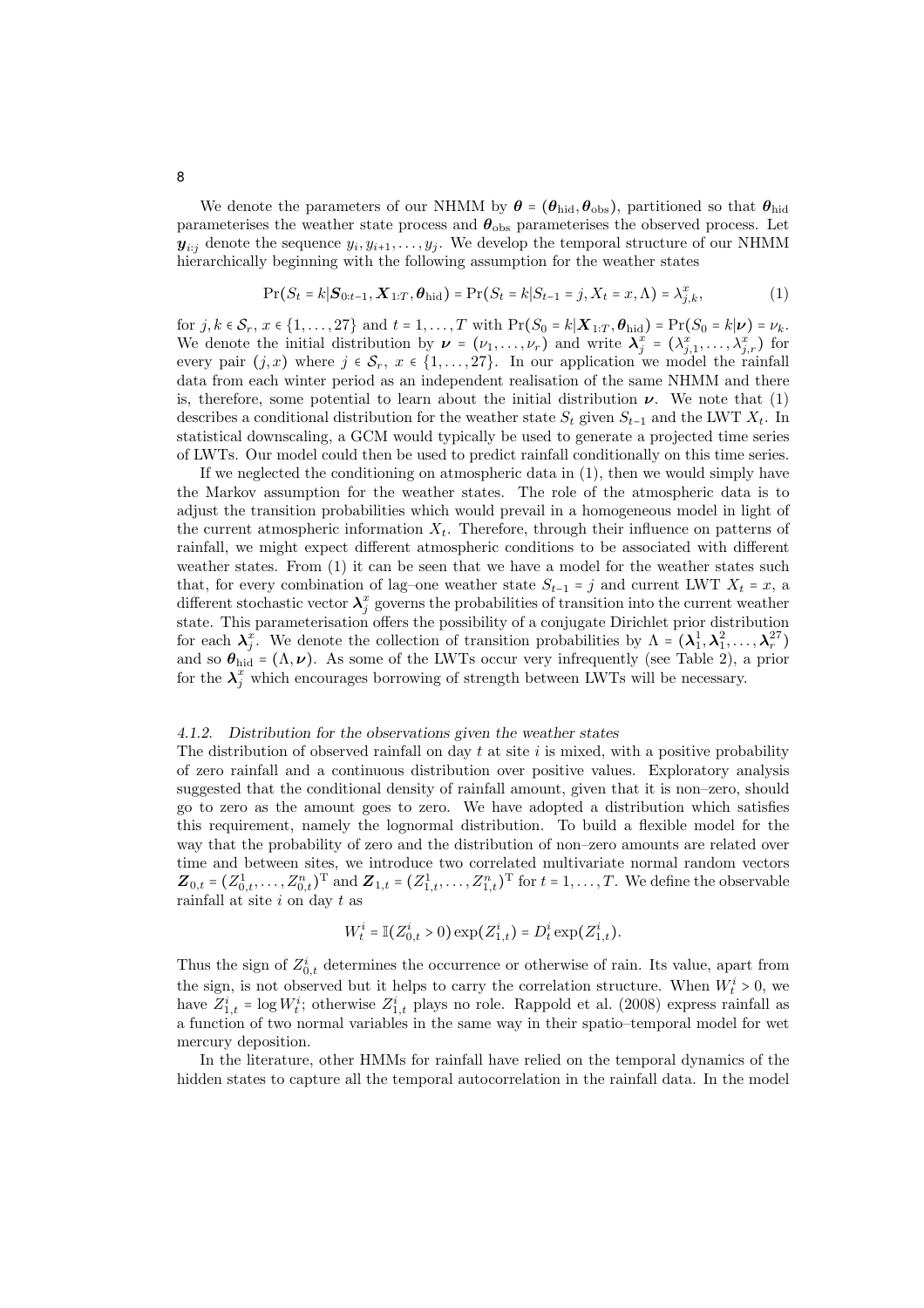#### *Bayesian modelling of rainfall data using NHMMs and latent Gaussian variables* 9

described here, this would correspond to an assumption that the bivariate latent process  $\{(\mathbf{Z}_{0,t},\mathbf{Z}_{1,t})\}\$ is conditionally independent across time t given the weather state. However, in earlier applications involving UK rainfall data (see Germain, 2010, Chapter 4) we found that models with this temporal structure were often unable to predict the longer duration wet and dry spells that were observed in the data. We therefore allow a refinement to the temporal dependence structure so that

$$
p(\boldsymbol{z}_{0,t}, \boldsymbol{z}_{1,t} | \boldsymbol{z}_{0,1:t-1}, \boldsymbol{z}_{1,1:t-1}, D_0, \boldsymbol{S}_{0:T}, \boldsymbol{X}_{1:T}, \boldsymbol{\theta}_{obs})
$$
  
=  $p(\boldsymbol{z}_{0,t} | \boldsymbol{d}_{t-1}, S_t = k, \boldsymbol{\theta}_{obs}) p(\boldsymbol{z}_{1,t} | \boldsymbol{z}_{0,t}, S_t = k, \boldsymbol{\theta}_{obs}),$ 

for  $t = 1, \ldots, T$ , with a simple initial model

$$
\Pr(\boldsymbol{D}_0|S_{0:T}, \boldsymbol{X}_{1:T}, \boldsymbol{\theta}_{\text{obs}}) = \prod_{i=1}^n \Pr(D_0^i) \text{ with } D_0^i \sim \text{Bern}(p_i),
$$

where each  $p_i \in [0,1]$  is fixed. Note that  $\mathbb{Z}_{0,t}$  depends on the previous day's rainfall occurrence indicator  $D_{t-1}$ . We specify

$$
\mathbf{Z}_{0,t}|\mathbf{D}_{t-1} = \mathbf{d}_{t-1}, S_t = k, \boldsymbol{\theta}_{obs} \sim \mathrm{N}_n(\boldsymbol{\mu}_{t,k}, \boldsymbol{\Sigma}_k),
$$
\n(2)

where  $\Sigma_k$  is a  $n \times n$  symmetric positive definite matrix,  $\boldsymbol{\mu}_{t,k} = (\mu_{t,k}^1, \dots, \mu_{t,k}^n)^T$  and  $\mu_{t,k}^i$  $\beta_{0,k}^i + \beta_{1,k}^i \underline{d_{t-1}^i}$ . Finally, given  $\mathbf{Z}_{0,t}$  and  $S_t$ , the (partially) latent process of log rainfall amounts,  $\{Z_{1,t}\}\$ , are conditionally independent across time with

$$
\mathbf{Z}_{1,t}|\mathbf{Z}_{0,t},S_t=k,\boldsymbol{\theta}_{\text{obs}}\sim\mathrm{N}_n(\boldsymbol{\alpha}_k+\Gamma_k\mathbf{Z}_{0,t},\Omega_k),
$$

where  $\alpha_k$  is a n–vector,  $\Gamma_k$  is a  $n \times n$  matrix and  $\Omega_k$  is a  $n \times n$  symmetric positive definite matrix. Experience has shown that unless the number of sites  $n$  is small, allowing a different  $\Gamma_k$  matrix for each state k compromises the performance of the MCMC sampler. We therefore assume a constant matrix  $\Gamma_k = \Gamma$  for all  $k \in S_r$ . In the special case where each element in  $\Gamma$  is zero we obtain a model in which changes in the probability of rainfall occurrence have no effect on the distribution of non–zero rainfall amounts and *vice versa*.

It is straightforward to show that  $Var(\mathbf{Z}_{1,t}|\mathbf{D}_{t-1} = \mathbf{d}_{t-1}, S_t = k, \boldsymbol{\theta}_{obs}) = \Omega_k + \Gamma \Sigma_k \Gamma^T$ and so because  $\Gamma$  is non-diagonal, we can make the covariance matrices  $\Omega_k$  diagonal and still allow within–state spatial dependence between the elements of  $Z_{1,t}$ . Therefore, in order to create a more parsimonious model we adopt this simplification and denote  $\Omega_k$  $diag(\omega_{k,1}^2,\ldots,\omega_{k,n}^2)$ . It follows that  $(Z_{1,t}^1,\ldots,Z_{1,t}^n)$  are conditionally independent given  $\boldsymbol{Z}_{0,t}$ and  $S_t$  and all the within–state spatial dependence is carried by  $\mathbf{Z}_{0,t}$ . Note however that  $Z_{1,t}^i$  is not conditionally independent of other sites given just  $Z_{0,t}^i$  and this captures the fact that, under some conditions, the amount of rain we might expect at site i, if it does rain, might be related to whether it also rains at some other sites.

As an alternative, we could have formulated our model by defining a marginal distribution for  $\mathbf{Z}_{1,t}$  and then a conditional distribution for  $\mathbf{Z}_{0,t}$  given  $\mathbf{Z}_{1,t}$  in which the  $Z_{0,t}^i$ were conditionally independent. In this case all of the within–state spatial dependence would have been captured by  $Z_{1,t}$ . However, we chose the our formulation because rainfall modellers usually specify a distribution for rainfall occurrence and then a distribution for rainfall amounts given occurrence. Allowing  $Z_{0,t}$  to carry the spatial dependence enables us to represent the within–state model in similar terms as a model for rainfall occurrence (2) and then a model for rainfall amounts, given occurrences (and  $\{Z_{0,t}\}\)$  through

$$
p(\boldsymbol{z}_{1,t}|s_t,\boldsymbol{z}_{0,t},\boldsymbol{\theta}_{\text{obs}}) = \prod_{i=1}^n p(z_{1,t}^i|s_t,\boldsymbol{z}_{0,t},\boldsymbol{\theta}_{\text{obs}}), \quad \text{where}
$$
\n(3)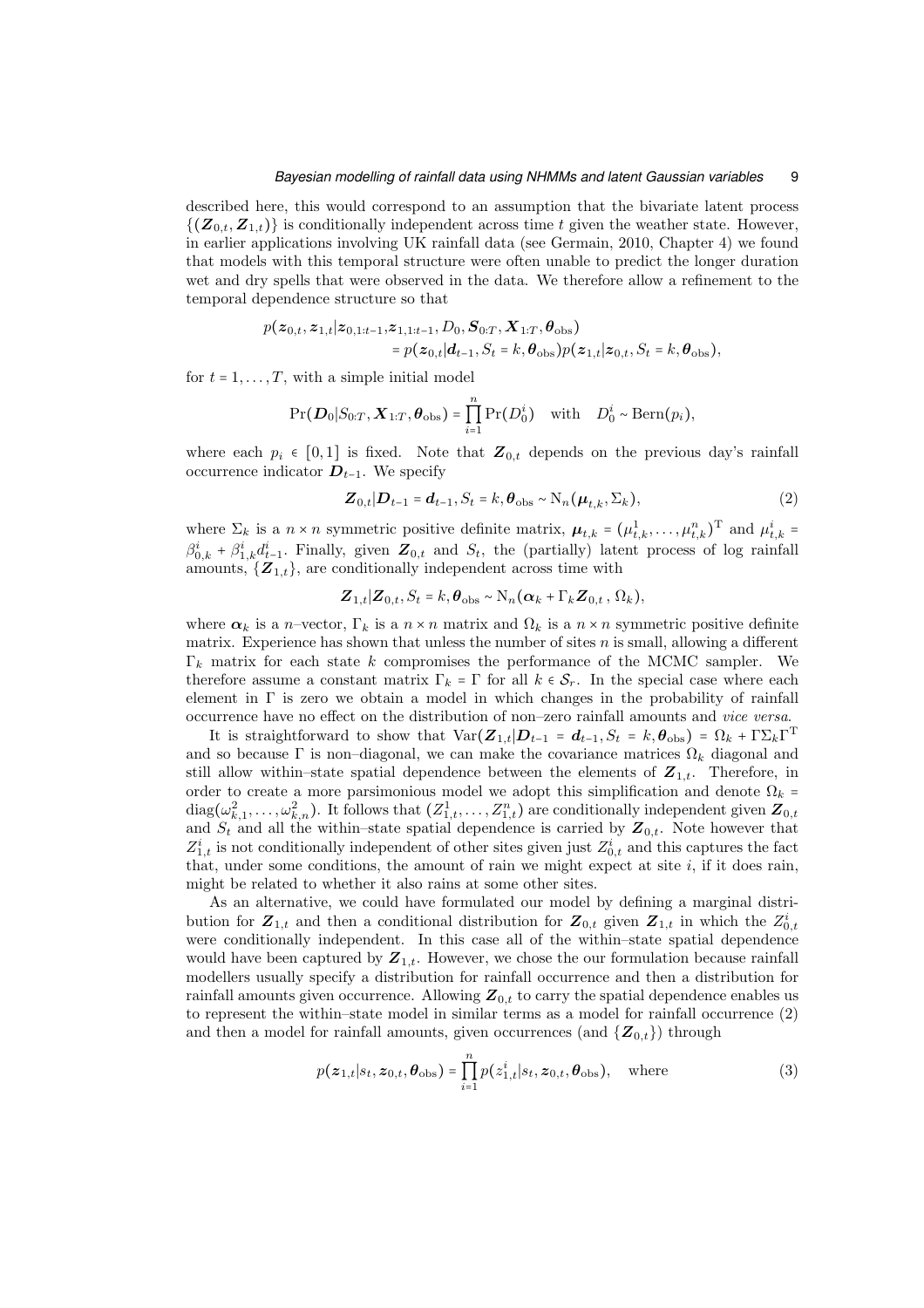$$
Z_{1,t}^i | S_t = k, \mathbf{Z}_{0,t} = \mathbf{z}_{0,t} \sim \mathcal{N}\left(\alpha_k^i + \sum_{j=1}^n \Gamma^{i,j} z_{0,t}^j, \omega_{k,i}^2\right) \text{ and } W_t^i = D_t^i \exp(Z_{1,t}^i). \tag{4}
$$

This is the representation of the within–state–model on which we will focus for the remainder of this paper.

It remains to introduce an identifiability constraint for the parameters in the occurrence model. If we were modelling rainfall occurrences only and therefore omitted  $W_t$ , the model defined above would reduce to a Markov chain of multivariate probit (MVP) models, conditional on the weather state. To ensure parameter identifiability in the observed data likelihood of MVP models, constraints are necessary to prevent arbitrary rescaling of the linear predictor  $\mu_{t,k}$  or the covariance matrix  $\Sigma_k$ . Although our model describes rainfall amounts, as well as occurrences, this problem of non–identifiability is not remedied because changes to the scale of  $\mathbf{Z}_{0,t}$  could exactly compensate for changes in the scale of Γ. However once the scale and location of  $\mathbf{Z}_{0,t}$  is fixed, all parameters are identifiable; see the Supplementary Materials for further explanation and a numerical demonstration.

With MVP models, a common means of fixing the scale and location of  $Z_{0,t}$  is to constrain the covariance matrix to be a correlation matrix. However there are two main problems with this approach. Specifying a meaningful prior for a correlation matrix is difficult due to the complex constraints on the space of correlation matrices. These constraints also make sampling a correlation matrix during MCMC challenging, although efficient MCMC schemes have been developed which use the related ideas of parameter expansion (Liu, 2001; Liu and Daniels, 2006), marginal data augmentation (Berrett and Calder, 2012) and the introduction of dummy parameters (Zhang et al., 2006). An alternative solution would have been to decompose the covariance matrix according to the square–root free Cholesky decomposition of the precision matrix  $\Sigma_k^{-1}$  (as described in Section 4.2) and then to fix the values of the conditional variances arising from this reparameterisation; see, for example, Webb and Forster (2008). However, we found that this led to poor mixing during MCMC. We therefore avoid placing constraints on the covariance matrices,  $\Sigma_k$ , and instead fix the scale of the coefficients  $\beta_{1,k} = (\beta_{1,k}^1, \ldots, \beta_{1,k}^n)^T$  so that  $\beta_{1,k}^i \in \{-1,1\}$  for each  $i = 1, \ldots, n$  and each  $k = 1, \ldots, r$ . Note that in weather state k, the marginal site–i probabilities of rain after no rain and rain after rain are  $\Phi(\beta^i_{0,k})$  $\sqrt{\Sigma_k^{i,i}}$ ) and  $\Phi(\beta_{0,k}^i)$  $\sqrt{\sum_{k}^{i,i} + \beta_{1,k}^i}$  $\sqrt{\Sigma_k^{i,i}}$ ) respectively. Therefore our constraint still allows the probability of rain after rain to be (any amount) more than  $(\beta_{1,k}^i = 1)$ , less than  $(\beta_{1,k}^i = -1)$  or equal to  $(\Sigma_k^{i,i}$  large) the probability of rain after no rain.

We note that, while the transition probabilities  $\lambda_{j,k}^x$  for changes between weather states described in 4.1.1 are, of course, common to all sites, the within-state model described in this section involves site-specific parameters so that the rainfall behaviour within a given weather state can vary between sites.

#### 4.1.3. Joint distribution

The factorisation of the joint distribution of  $\{(S_t, \boldsymbol{W}_t, \boldsymbol{D}_t, \boldsymbol{Z}_{0,t}) : t = 1, ..., T\}$  conditional on  $\{X_t : t = 1, \ldots, T\}$ ,  $D_0$  and  $S_0$  is represented in the directed acyclic graph (DAG) in Figure 2(a) where the double circles show deterministic dependence. Figure 2(b) shows the factorisation of the joint distribution for  $\{(S_t, \boldsymbol{W}_t, \boldsymbol{D}_t) : t = 1, \ldots, T\}$  that arises after marginalising over  $\mathbf{Z}_{0,t}$ . Note that  $(\mathbf{W}_t,\mathbf{D}_t)$  are conditionally independent of the LWT  $X_t$  given  $S_t$  and  $D_{t-1}$  and so the influence of the atmospheric data is only through the evolution of the weather states. From Figure 2(b) it can also be seen that both amounts

10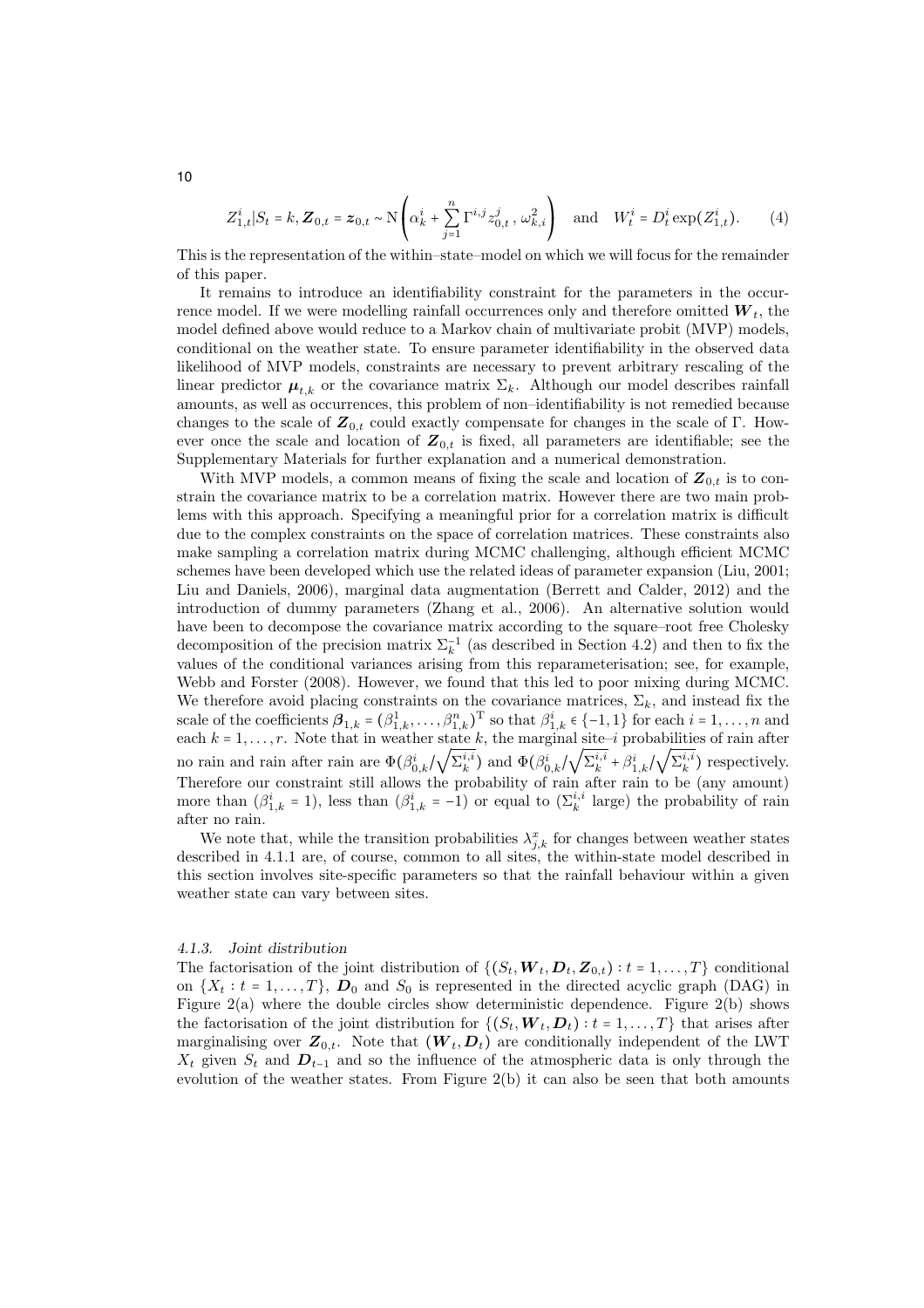#### *Bayesian modelling of rainfall data using NHMMs and latent Gaussian variables* 11

and occurrences depend on the previous day's rainfall occurrence indicator. Additionally, at every time point  $t$ , neither occurrences nor amounts on wet days are conditionally independent across sites, given the weather state. Compared with other HMMs for rainfall from the literature, this represents a more sophisticated spatio–temporal dependence structure.



**Fig. 2.** DAGs showing the temporal dependence structure in the NHMM (a) before and (b) after omitting the  $Z_{0,t}$  nodes.

Our use of a second multivariate normal random variable  $Z_{1,t}$  means that we do not restrict the rainfall amount to be a deterministic function of the latent variables  $Z_{0,t}$  governing occurrence. As discussed in Section 3, other authors have captured spatial dependence between non–zero rainfall amounts by using generalised linear spatial process models. With  $Z_{0,t}$  playing the role of the vector of spatial random effects, the model defined through equations (3) and (4) is similar to a generalised linear spatial process model with normally distributed observables (log non–zero rainfall) and an identity link.

#### *4.2. Prior distribution*

We assume that the conditional prior for the model parameters in an  $r$ -state model takes the form  $\pi(\theta_r|r) = \pi(\theta_{r,\text{hid}}|r) \pi(\theta_{r,\text{obs}}|r)$ . We further assume exchangeability with respect to the state labels as we do not wish to discriminate between any of the states *a priori*. For the parameters of the observed process, we choose the same hyperparameters in  $\pi(\theta_{r,\text{obs}}|r)$ for all  $r \in \{1, \ldots, r_{\text{max}}\}$ . This is in an effort to match the first and second moments in the prior predictive distribution of daily rainfall across models with different numbers of states.

The problem of incorporating genuine initial beliefs in a prior for the covariance matrix of spatial multivariate normal distributions becomes more straightforward if the covariance matrix is first transformed into a new set of parameters in a less constrained space. For illustration, consider a general random vector  $\mathbf{Y} = (Y^1, \dots, Y^n)^T | \boldsymbol{\mu}, \Sigma \sim N_n(\boldsymbol{\mu}, \Sigma)$ . A transformation based on the square–root free Cholesky decomposition of the precision matrix is given by  $\Sigma^{-1} = (I_n - \Phi)^{\mathrm{T}} \Psi(I_n - \Phi)$  where  $\Psi$  is a diagonal matrix with positive diagonal entries  $\psi_i^2 \in \mathbb{R}^+, i = 1, \ldots, n$ , and  $\Phi$  is a strictly lower triangular matrix with  $(i, j)$ -th entry  $\phi^{i,j} \in \mathbb{R}$  for  $i > j$ . This idea was proposed by Pourahmadi (1999) as a means of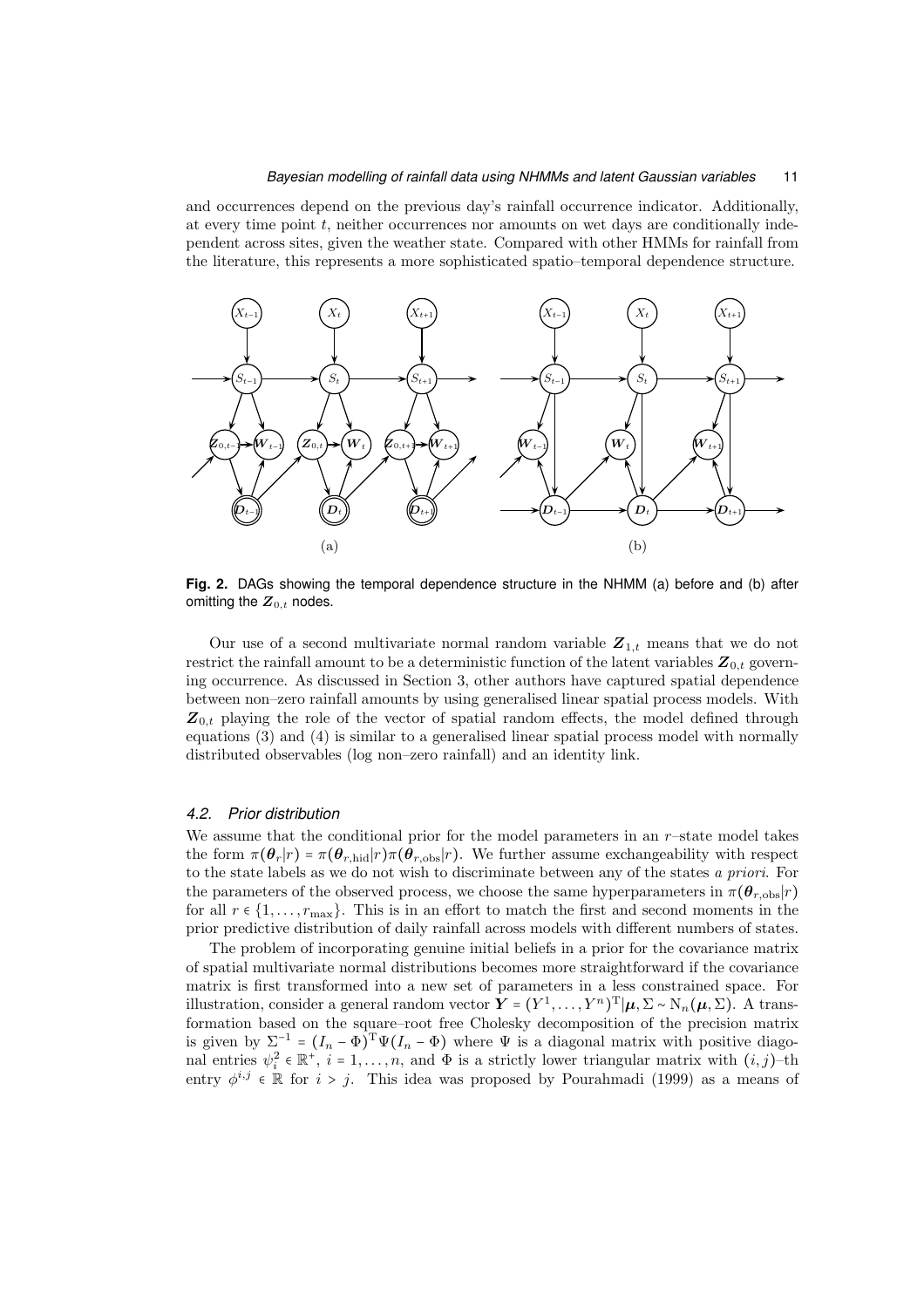modelling a covariance matrix using covariates. The parameters in  $\Phi$  and  $\Psi$  have an autoregressive interpretation based on the marginal/conditional decomposition of the joint density of  $\mathbf{Y} = (Y^1, \ldots, Y^n)^T$ . Specifically for  $i > 1, \phi^{i,1}, \ldots, \phi^{i,i-1}$  are the slope coefficients in the regression of  $Y^i$  on its (mean–centred) predecessors  $Y^1, \ldots, Y^{i-1}$  whilst  $\psi_i^2$  is the conditional variance in the autoregression. This *generalised autoregression* requires an ordering of the elements in  $Y$ . Therefore, our strategy when applying this reparameterisation to the state–specific covariance matrices  $\Sigma_1, \ldots, \Sigma_r$  is first to arrange the sites in a more natural order, described by a fixed permutation matrix  $M$ , and then to transform the permuted covariance matrix  $\sum_{k=1}^{\infty} M^T$  into new parameters  $\{(\tilde{\phi}_k, \tilde{\Psi}_k) : k = 1, \ldots, r\}$  where  $\tilde{\boldsymbol{\phi}}_k = (\tilde{\phi}_k^{2,1}, \tilde{\phi}_k^{3,1}, \dots, \tilde{\phi}_k^{n,n-1})^\mathrm{T}$  and  $\tilde{\Psi}_k = \text{diag}(\tilde{\psi}_{k,1}^2, \dots, \tilde{\psi}_{k,n}^2)$ . We can then choose to make the slope coefficients  $(\tilde{\phi}_1,\ldots,\tilde{\phi}_r)$  and the conditional variances  $(\tilde{\Psi}_1,\ldots,\tilde{\Psi}_r)$  independent *a priori*; for further details, see the Supplementary Materials.

Prior uncertainty about the model parameters is expressed through a prior of the form  $\pi(\boldsymbol{\theta}) = \pi(\boldsymbol{\theta}_{obs}) \times \pi(\boldsymbol{\theta}_{hid})$  where  $\pi(\boldsymbol{\theta}_{obs}) = \pi(\boldsymbol{\beta}_{0,1}, \dots, \boldsymbol{\beta}_{0,r}) \pi(\boldsymbol{\beta}_{1,1}, \dots, \boldsymbol{\beta}_{1,r}) \pi(\tilde{\boldsymbol{\phi}}_1, \dots, \tilde{\boldsymbol{\phi}}_r)$  $\times \pi(\tilde{\Psi}_1,\ldots,\tilde{\Psi}_r)\pi(\alpha_1,\ldots,\alpha_r)\pi(\Gamma_2)\pi(\Omega_1,\ldots,\Omega_r)$  and  $\pi(\theta_{\text{hid}}) = \pi(\Lambda)\pi(\nu)$ . Note that the product  $\pi(\tilde{\phi}_1,\ldots,\tilde{\phi}_r)\pi(\tilde{\Psi}_1,\ldots,\tilde{\Psi}_r)$  induces a joint prior for  $(\Sigma_1,\ldots,\Sigma_r)$ .

Consider first the parameters,  $\theta_{obs}$ , of the observed process. We assume *a priori* independence between weather states for the parameter blocks  $(\boldsymbol{\alpha}_1, \ldots, \boldsymbol{\alpha}_r)$  and  $(\Omega_1, \ldots, \Omega_r)$  in the process  $\{(W_t|D_t, S_t, Z_{0,t})\}$  and for the parameter blocks  $(\beta_{0,1}, \ldots, \beta_{0,r}),$   $(\beta_{1,1}, \ldots, \beta_{1,r})$ and  $(\tilde{\Psi}_1,\ldots,\tilde{\Psi}_r)$  in the process  $\{(\boldsymbol{Z}_{0,t}|S_t,\boldsymbol{D}_{t-1})\}$ . Within every weather state, for each of these parameter blocks, we then adopt hierarchical priors which induce positive correlation between sites whilst maintaining semi–conjugacy in the prior specification:  $\alpha_k^i | \mu_{\alpha_k}, \sigma_{\alpha_k}^2 \sim$  $N(\mu_{\alpha_k}, \sigma_{\alpha_k}^2)$  independently for  $i = 1, \ldots, n$ . Then  $\mu_{\alpha_k} \sim N(a_{0,\alpha}, a_{1,\alpha}^2)$  and  $\sigma_{\alpha_k}^2 \sim \tilde{IG}(h_{0,\alpha}, h_{1,\alpha}^2)$ , where IG denotes an inverse gamma distribution. Similarly, for  $k = 1, \ldots, r$ ,

$$
\omega_{k,i}^{2} | \mu_{\omega_{k}^{2}} \stackrel{iid}{\sim} \text{IG}\{v_{\omega^{2}}^{-2} + 2, \mu_{\omega_{k}^{2}}(v_{\omega^{2}}^{-2} + 1)\}, \qquad \mu_{\omega_{k}^{2}} \sim \text{Ga}(c_{0,\omega^{2}}, c_{1,\omega^{2}}),
$$
\n
$$
\beta_{0,k}^{i} | \mu_{\beta_{0,k}} \stackrel{iid}{\sim} \text{N}(\mu_{\beta_{0,k}}, \sigma_{\beta_{0,k}}^{2}), \qquad \mu_{\beta_{0,k}} \sim \text{N}(a_{0,\beta_{0}}, a_{1,\beta_{0}}^{2}),
$$
\n
$$
\beta_{1,k}^{i} | \mu_{\beta_{1,k}} \stackrel{iid}{\sim} \text{SCBern}(\mu_{\beta_{1,k}}), \qquad \mu_{\beta_{1,k}} \sim \text{Beta}(b_{0,\beta_{1}}, b_{1,\beta_{1}}),
$$
\n
$$
\tilde{\psi}_{k,i}^{2} | \mu_{\tilde{\psi}_{k}^{2}} \stackrel{indep.}{\sim} \text{IG}\{v_{\tilde{\psi}_{i}^{2}}^{-2} + 2, C_{i} \mu_{\tilde{\psi}_{k}^{2}}(v_{\tilde{\psi}_{i}^{2}}^{-2} + 1)\}, \qquad \mu_{\tilde{\psi}_{k}^{2}} \sim \text{Ga}(c_{0,\tilde{\psi}^{2}}, c_{1,\tilde{\psi}^{2}}).
$$

Here the notation  $X \sim \text{ScBern}(p)$  means that the random variable X has a Bernoulli distribution, Bern $(p)$ , scaled to have support on  $\{-1, 1\}$ , i.e.  $X = 2Y - 1$  where  $Y \sim \text{Bern}(p)$ .

The purpose of the fixed hyperparameters  $C_i > 0$ ,  $i = 1, \ldots, n$ , in the prior for the conditional variances  $\tilde{\psi}_{k,i}^2$  is to allow the marginal prior means  $E(\tilde{\psi}_{k,i}^2)$  to differ across sites  $i = 1, \ldots, n$ . This reflects the fact that the conditional variances are not exchangeable in our prior beliefs because as i increases from 1 to n,  $\tilde{\psi}_{k,i}^2$  represents the residual variance after  $Z_{0,t}^i$  is regressed on an increasing number of predecessors  $Z_{0,t}^1, \ldots, Z_{0,t}^{i-1}$ . We note that the prior chosen for the  $\beta_{0,k}^i$  is pivotal in determining convergence of the MCMC sampler. This will be explained further in Section 6.1.

There are  $rn(n+1)/2$  transformed covariance matrix parameters in  $(\tilde{\phi}_1, \ldots, \tilde{\phi}_r)$  and  $(\tilde{\Psi}_1, \ldots, \tilde{\Psi}_r)$ . For  $r > 1$  it is unlikely that all  $rn(n+1)/2$  distinct parameters will be well identified in the likelihood, particularly if some of the states occur infrequently. We might reduce the number of parameters by assuming a parametric form for the covariance matrices (see Ailliot et al., 2009) or by assuming a common covariance matrix  $\Sigma_k = \Sigma$  for all  $k \in S_r$ . Instead we adopt the more flexible approach of using positive prior correlation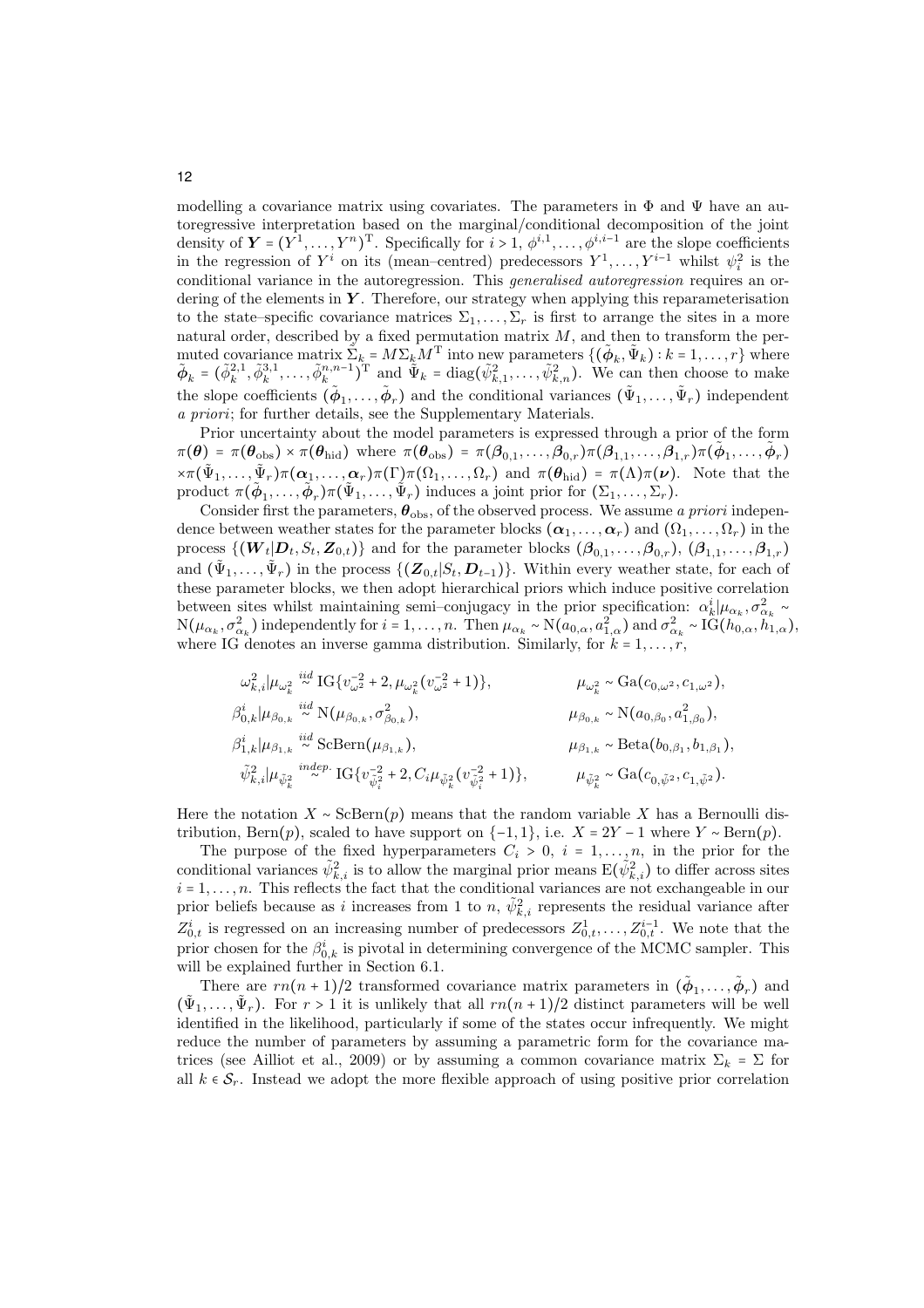between  $(\Sigma_1, \ldots, \Sigma_r)$ . This exploits "borrowing of strength" between the covariance matrices whilst allowing the data to inform us of differences between them. It is achieved through the hierarchical specification  $\tilde{\phi}_k | \mu_{\tilde{\phi}} \stackrel{iid}{\sim} N_{n(n-1)/2}(\mu_{\tilde{\phi}}, V_{\tilde{\phi}})$ , for  $k = 1, \ldots, r$ , with  $\mu_{\tilde{\phi}} \sim N_{n(n-1)/2}(\mathbf{m}_{\tilde{\phi}}, C_{\tilde{\phi}}).$ 

Marginalising over  $\bm{\mu}_{\tilde{\phi}}$  leads to a joint multivariate normal prior for  $(\tilde{\phi}_1,\ldots,\tilde{\phi}_r)$  in which  $E(\tilde{\boldsymbol{\phi}}_k) = \mathbf{m}_{\tilde{\boldsymbol{\phi}}}, \text{Var}(\tilde{\boldsymbol{\phi}}_k) = \tilde{V}_{\tilde{\boldsymbol{\phi}}} = V_{\tilde{\boldsymbol{\phi}}} + C_{\tilde{\boldsymbol{\phi}}}\text{ for each }k = 1,\ldots,r\text{ and }\text{Cov}(\tilde{\boldsymbol{\phi}}_k,\tilde{\boldsymbol{\phi}}_\ell) = C_{\tilde{\boldsymbol{\phi}}}\text{ for each }k = 1,\ldots,r.$  $k \neq \ell$ . For simplicity, we elicit  $\tilde{V}_{\tilde{\phi}}$  and then take  $C_{\tilde{\phi}} = \rho_{\tilde{\phi}} \tilde{V}_{\tilde{\phi}}$ , where  $\rho_{\tilde{\phi}} \in (0,1)$  is fixed. This means that for  $k \neq \ell$ ,  $\text{Corr}(\tilde{\phi}_k^{s,t}, \tilde{\phi}_\ell^{u,v}) = \rho_{\tilde{\phi}} \text{Corr}(\tilde{\phi}_k^{s,t}, \tilde{\phi}_k^{u,v}) = \rho_{\tilde{\phi}} \text{Corr}(\tilde{\phi}_\ell^{s,t}, \tilde{\phi}_\ell^{u,v}).$ 

The *i*-th row of  $\Gamma$  comprises coefficients  $\Gamma^{i,j}$ ,  $j = 1, ..., n$ , in the regression of log  $W_t^i$  on the latent variables  $Z_{0,t}^j$ ,  $j = 1, \ldots, n$ . *A priori*, we believe that the effect of  $Z_{0,t}^j$  on  $\log W_t^i$ when  $j = i$  will not be related to the effect when  $j \neq i$  and so choose a prior with *a priori* independence between the on and off diagonal elements of Γ. For the collections of on and off diagonal elements we then encourage borrowing of strength by choosing semi–conjugate hierarchical priors with first–level specifications

$$
\Gamma^{i,i}|\mu_{\Gamma_{\text{on}}}, \sigma_{\Gamma_{\text{on}}}^2 \sim N(\mu_{\Gamma_{\text{on}}}, \sigma_{\Gamma_{\text{on}}}^2) \quad \text{independently for } i = 1, ..., n,
$$
  

$$
\Gamma^{i,j}|\mu_{\Gamma_{\text{off}}}, \sigma_{\Gamma_{\text{off}}}^2 \sim N(\mu_{\Gamma_{\text{off}}}, \sigma_{\Gamma_{\text{off}}}^2) \quad \text{independently for } i, j = 1, ..., n, i \neq j,
$$

and second level specifications  $\mu_{\Gamma_{\text{on}}}\sim N(a_{0,\Gamma_{\text{on}}},a_{1,\Gamma_{\text{on}}}^2), \sigma_{\Gamma_{\text{on}}}^2\sim IG(h_{0,\Gamma_{\text{on}}},h_{1,\Gamma_{\text{on}}}), \mu_{\Gamma_{\text{off}}}\sim$  $N(a_{0,\Gamma_{\rm off}}, a_{1,\Gamma_{\rm off}}^2)$  and  $\sigma_{\Gamma_{\rm off}}^2 \sim IG(h_{0,\Gamma_{\rm off}}, h_{1,\Gamma_{\rm off}})$ .

Consider now the parameters of the hidden process  $\theta_{\text{hid}}$ . The initial distribution  $\nu$  is assigned a conjugate Dirichlet prior  $v \sim \mathcal{D}_r(Gg)$  where  $g = E(\nu) \in \mathcal{S}_r$ , the r-dimensional simplex, and  $G \in \mathbb{R}^+$ . The assumption of *a priori* exchangeability across weather states requires that  $g = (1/r, \ldots, 1/r)$ . We then choose  $G = r$  to give a flat Dirichlet  $\mathscr{D}_r(1, \ldots, 1)$ prior.

Table 2 shows that there are some LWTs which occur very infrequently. This means that the data are unlikely to be informative about some of the stochastic vectors  $\lambda_j^x$  =  $(\lambda_{j,1}^x, \ldots, \lambda_{j,r}^x)$  where  $\lambda_{j,k}^x = \Pr(S_t = k | S_{t-1} = j, X_t = x, \boldsymbol{\theta}_{\text{hid}})$ . We can, again, facilitate (indirect) learning about some of the more rare  $(j, x)$  combinations by adopting a hierarchical Dirichlet prior

$$
\lambda_j^x | \xi_j \stackrel{iid}{\sim} \mathscr{D}_r(\Xi_j \xi_j), \quad \xi_j \sim \mathscr{D}_r(E_j e_j), \tag{5}
$$

independently for each  $j = 1, ..., r$ , where  $\Xi_j \in \mathbb{R}^+$ ,  $E_j \in \mathbb{R}^+$  and  $e_j = E(\xi_j) \in \mathcal{S}_r$  are fixed hyperparameters and  $E(\lambda_j^x|\xi_j) = \xi_j$  for each  $x \in \{1, \ldots, 27\}$ . In the prior induced for  $\Lambda$ , the blocks of stochastic vectors  $(\lambda_1^1, \ldots, \lambda_j^{27})$  and  $(\lambda_k^1, \ldots, \lambda_k^{27})$  are independent for each distinct pair of weather states  $j \neq k$ . However, within each block, the stochastic vectors  $(\lambda_j^1, \ldots, \lambda_j^{27})$  are positively correlated, expressing the belief that if, for example,  $\lambda_{j,k}^x$  was found to be larger (smaller) than its mean, this would lead to an upward (downward) revision of our beliefs about the mean of  $\lambda_{j,k}^y$  for a different LWT,  $y \neq x$ . A benefit of (5) is that it is semi–conjugate to the multinomial form of the complete data likelihood.

Analogously to the precision parameters in a normal hierarchical prior, the parameters  $\Xi_i$  and  $E_j$  reflect the amounts of specific and common information in the prior. These can be considered in terms of the numbers of observations on transitions in the same LWT  $x$  or in another LWT  $x'$  which we would need to make a given change in our expectation of  $\lambda_j^x$ .

The parameters  $\{(\mu_{\beta_{0,k}}, \mu_{\beta_{1,k}}, \mu_{\tilde{\psi}_k^2}, \mu_{\alpha_k}, \sigma_{\alpha_k}^2, \mu_{\omega_k^2}) : k = 1, \ldots, r\}, \mu_{\tilde{\phi}} \text{ and }$  $(\mu_{\Gamma_{\text{on}}}, \mu_{\Gamma_{\text{off}}}, \sigma_{\Gamma_{\text{off}}}^2)$  which were given distributions at the second level in the hierarchical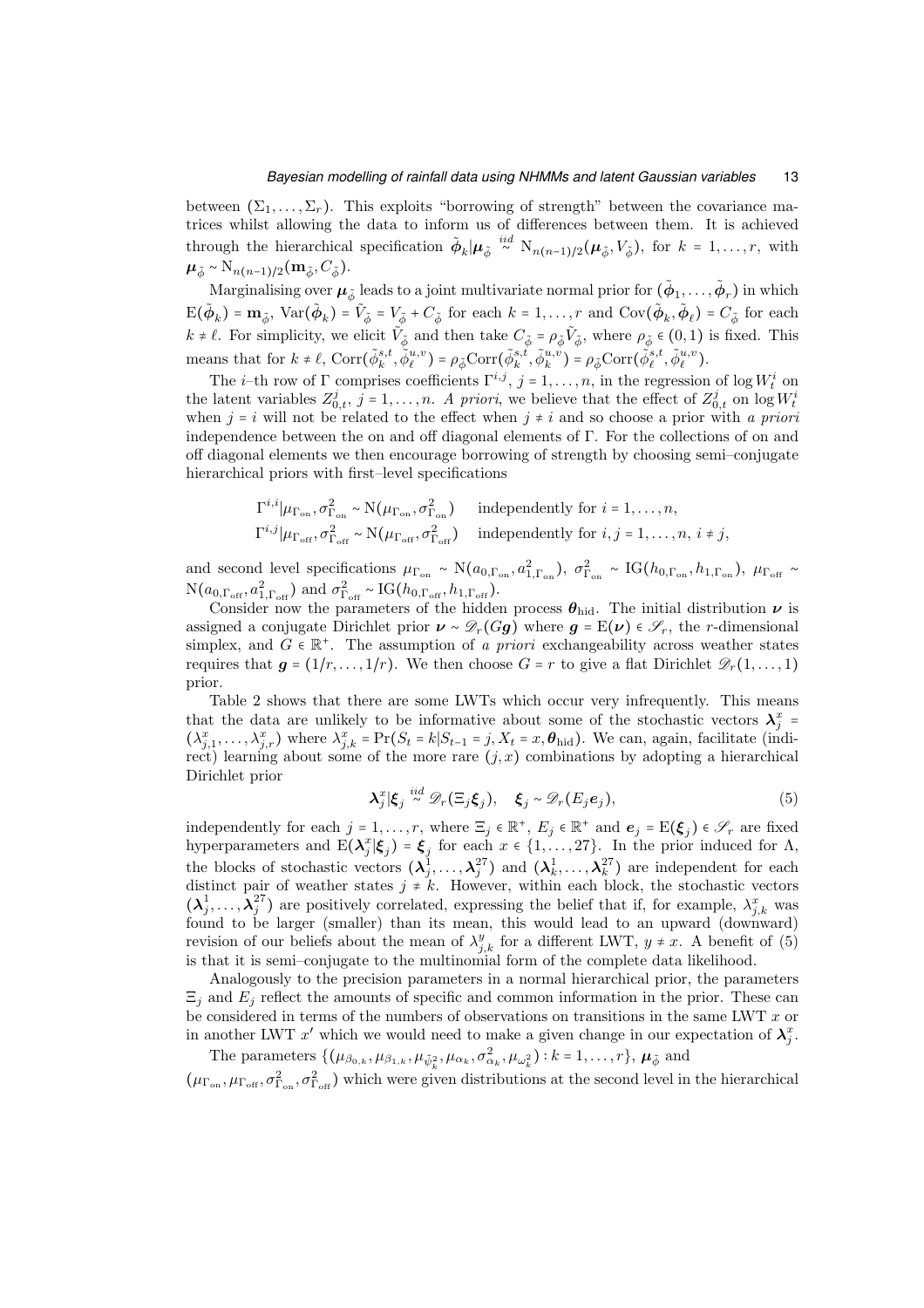prior specifications above are appended to  $\theta_{\rm obs}$ . For convenience we introduce the notation  $\mathcal{E} = (\xi_1, \dots, \xi_r) \in \mathcal{S}_r^r$  and then append  $\mathcal{E}$  to the  $\theta_{\text{hid}}$ . Our prior for the complete set of model parameters  $\boldsymbol{\theta} = (\boldsymbol{\theta}_{obs}, \boldsymbol{\theta}_{hid})$  may then be written as

$$
\pi(\theta) = \left[ \prod_{k=1}^{r} \left\{ \pi(\beta_{0,k} | \mu_{\beta_{0,k}}) \pi(\mu_{\beta_{0,k}}) \pi(\beta_{1,k} | \mu_{\beta_{1,k}}) \pi(\mu_{\beta_{1,k}}) \pi(\tilde{\Psi}_{k} | \mu_{\tilde{\psi}_{k}^{2}}) \pi(\mu_{\tilde{\psi}_{k}^{2}}) \pi(\alpha_{k} | \mu_{\alpha_{k}}, \sigma_{\alpha_{k}}^{2}) \right] \times \pi(\mu_{\alpha_{k}}) \pi(\sigma_{\alpha_{k}}^{2}) \pi(\Omega_{k} | \mu_{\omega_{k}^{2}}) \pi(\mu_{\omega_{k}^{2}}) \pi(\tilde{\phi}_{k} | \mu_{\tilde{\phi}}) \right\} \times \pi(\mu_{\tilde{\phi}}) \pi(\Gamma | \mu_{\Gamma_{\text{on}}}, \mu_{\Gamma_{\text{off}}}, \sigma_{\Gamma_{\text{on}}}^{2}, \sigma_{\Gamma_{\text{off}}}^{2}) \times \pi(\mu_{\Gamma_{\text{on}}}) \pi(\mu_{\Gamma_{\text{off}}}) \pi(\sigma_{\Gamma_{\text{off}}}^{2}) \pi(\sigma_{\Gamma_{\text{off}}}^{2}) \pi(\sigma_{\Gamma_{\text{off}}}^{2}) \pi(\sigma_{\Gamma_{\text{off}}}^{2}) \pi(\sigma_{\Gamma_{\text{off}}}^{2}) \pi(\sigma_{\Gamma_{\text{off}}}^{2}) \times \left\{ \pi(\Lambda | \mathcal{E}) \pi(\mathcal{E}) \pi(\nu) \right\}.
$$

#### **5. Posterior inference via MCMC**

#### *5.1. Posterior inference for fixed* r

We consider data in the form of a collection of time series which are treated as independent realisations. In our application each sub–series refers to the winter months in a particular year. Let the length of sub-series y be  $T_y$  with  $y = 1, \ldots, Y$ . The subscript y, t denotes day t within sub–series (year) y. For example  $S_{y,t}$  denotes the weather state on day t in year y.

We first consider inferences given a fixed value of  $r$ . For this purpose we turn to MCMC techniques using data augmentation (Tanner and Wong, 1987) in which the latent variables are regarded as missing data and augmented to the state space of the sampler. In our case, the joint posterior of interest is then  $\pi(\theta, s, s_0, d_0, z_0 | w, d, x)$ , which we can write as

 $\pi(\theta, s, s_0, d_0, z_0 | w, d, x) = p(w, d, d_0, z_0 | s, s_0, \theta_{\text{obs}}) p(s, s_0 | x, \theta_{\text{hid}}) \pi(\theta_{\text{hid}}) \pi(\theta_{\text{obs}}).$ 

Samples from this distribution can be generated using a Gibbs scheme which iterates through the following four steps:

- 1. Sample  $\theta$  from its conditional posterior distribution  $\pi(\theta|w, d, d_0, s, s_0, z_0, x)$  in a series of Gibbs (or Metropolis–within–Gibbs) steps. The full conditional distributions (FCDs) for all parameters in  $\theta_{obs}$  and for the initial distribution  $\nu$  are standard distributions and can be sampled directly. The joint FCD for  $(\Lambda, \mathcal{E})$  is non-standard and so we sample  $(\Lambda_j, \mathcal{E}_j)$  using a Metropolis–Hastings step for  $j = 1, \ldots, r$ .
- 2. Sample  $(s, s_0)$  from its conditional posterior  $\pi(s, s_0|w, d, d_0, z_0, \theta, x)$ . This is achieved using a forward–backward simulation algorithm (see, for example Frühwirth-Schnatter, 2006, Algorithm 11.5) in which  $z_0$  and  $d_0$  are treated in the same manner as observed data. The algorithm is applied separately to each sub–series  $y$ .
- 3. Sample  $z_0$  from its conditional posterior,  $\pi(z_0|w,d,d_0,s,\theta_{\text{obs}})$ . When  $d_{1,1},\ldots,d_{Y,T_Y}$ are all observed, the latent variables  $Z_{0,1,1},\ldots,Z_{0,Y,T_Y}$  are independent in this joint distribution. The conditional posterior for each  $\mathbf{Z}_{0,y,t}$  is a truncated multivariate normal distribution and its components are sampled one–at–a–time from their univariate truncated normal conditionals; see, for example, Geweke (1991).
- 4. Sample  $d_0$  from its conditional posterior  $\pi(d_0|z_0,s,\theta_{\text{obs}})$ . The initial occurrences  $d_{1,0},\ldots$ ,  $d_{Y,0}$  are conditionally independent in their joint full conditional distribution. For each sub–series y, the components of  $d_{y,0}$  are sampled one–at–a–time from their univariate Bernoulli conditionals.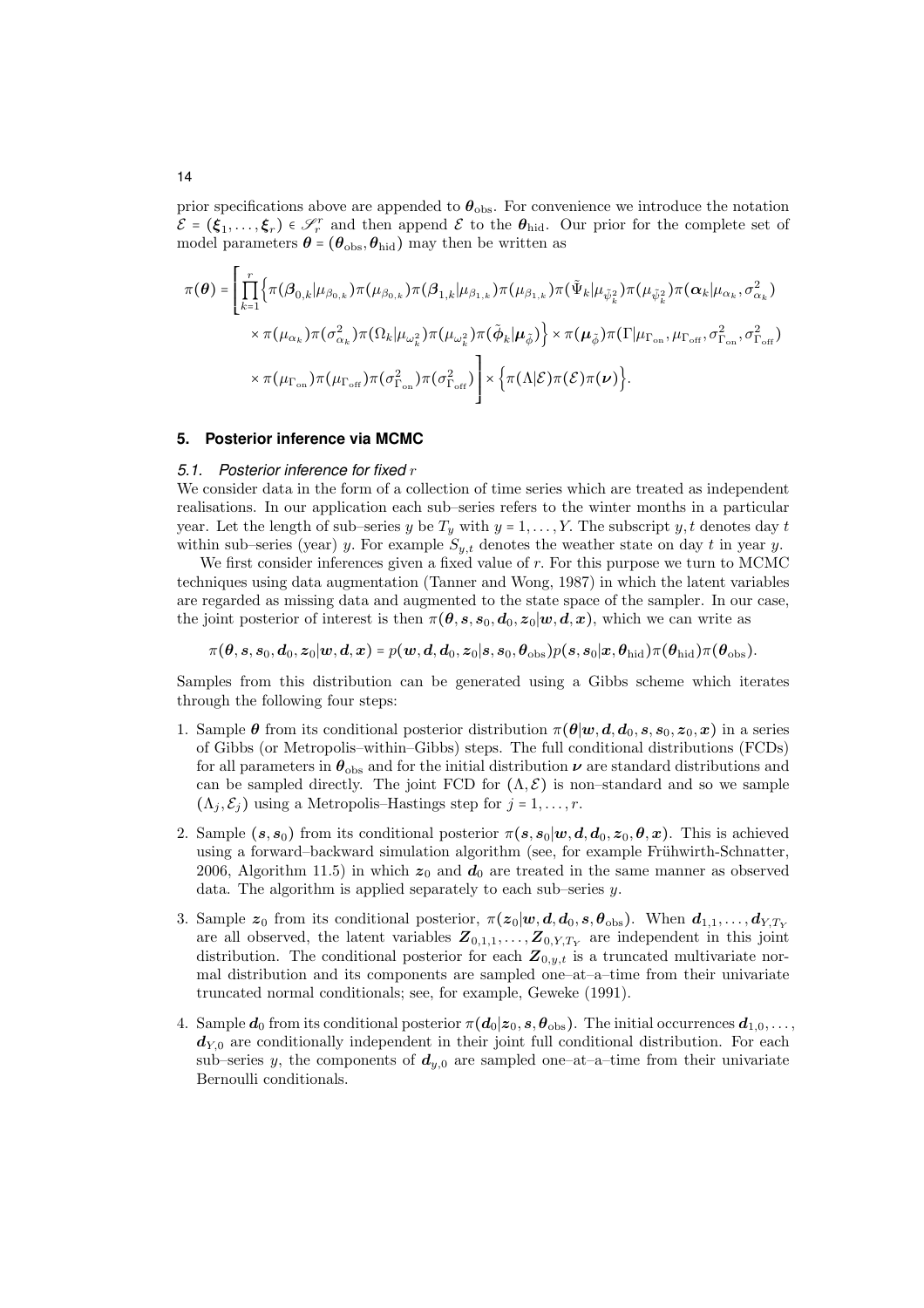#### *Bayesian modelling of rainfall data using NHMMs and latent Gaussian variables* 15

Full details of this scheme can be found in the Supplementary Materials. It can be regarded as an extension of the traditional two–stage Gibbs sampling strategy which is often employed in the analysis of more standard HMMs, in which the hidden states are the only latent variables (see, for example Frühwirth-Schnatter, 2006, Algorithm 11.3).

Inference in HMMs is complicated by the problem of label-switching which occurs because posterior probability is spread between the different possible permutations of the state labels; see, for example, Stephens (2000). This can be particularly problematic when priors are chosen which are exchangeable with respect to the state labels. In Section 6 we consider some properties of posterior distributions for the model parameters  $\theta$  and the weather states  $s$  conditional on  $r$ , and this requires a distinct labelling of the states. To overcome this problem we use an online relabelling algorithm which is described by Boys and Henderson (2002). After each MCMC iteration, the algorithm uses a scoring criterion to find the permutation of the labels which is most consistent with previous iterations.

#### *5.2. Posterior inference for* r

It is now necessary to introduce notational dependence on  $r$ . For example, we denote the parameters of the hidden process in a r–state NHMM by  $\theta_{r,\text{hid}} = (\Lambda_r, \mathcal{E}_r, \nu_r)$ .

The posterior mass function for the number of states  $r \in \{1, \ldots, r_{\text{max}}\}$  is given by

$$
\pi_r(r|\boldsymbol{w},\boldsymbol{d},\boldsymbol{x}) = \frac{p(\boldsymbol{w},\boldsymbol{d}|\boldsymbol{x},r)\pi_r(r)}{\sum_{k=1}^{r_{\text{max}}}p(\boldsymbol{w},\boldsymbol{d}|\boldsymbol{x},k)\pi_r(k)}\tag{6}
$$

in which the marginal likelihood,  $p(\mathbf{w},\mathbf{d}|\mathbf{x},r)$ , is the normalising constant in the conditional posterior distribution of  $\theta_r$  given r,

$$
p(\boldsymbol{w},\boldsymbol{d}|\boldsymbol{x},r)=\int p(\boldsymbol{w},\boldsymbol{d}|\boldsymbol{\theta}_r,\boldsymbol{x},r)\pi(\boldsymbol{\theta}_r|r)\,d\boldsymbol{\theta}_r.
$$

This integral cannot be evaluated in closed form. However, posterior model probabilities of the form (6) can be approximated by a variety of numerical methods. These methods can be divided into *across–* and *within–model–simulation* techniques. The former use Markov chains which target the joint posterior  $\pi(\theta_r, r|w, d, x)$ , whilst the latter approximate the marginal likelihood for each model  $r$  in turn and then compute the posterior for  $r$  through application of (6). Unfortunately we were unable to find a workable method of either kind; see the Supplementary Materials for further details.

Proper scoring rules (Gneiting and Raftery, 2007) use a numerical score to quantify the quality of a probabilistic forecast on the basis of the predictive distribution from which the forecast was issued and the observation that ultimately materialised. Gschlößl and Czado (2007) consider the use of proper scoring rules in the context of Bayesian model comparison in which observations from an *out–of–sample period*, that is, a period which was not used in model–fitting, are compared with forecasts from the corresponding posterior predictive distribution. In our case, the posterior predictive distribution of data  $(w^{\text{rep}}, \bar{d}^{\text{rep}})$  that could have been observed under the model with  $r$  states is given by

$$
p(\boldsymbol{w}^{\text{rep}}, \boldsymbol{d}^{\text{rep}}|\boldsymbol{w}, \boldsymbol{d}, \boldsymbol{x}, r) = \int p(\boldsymbol{w}^{\text{rep}}, \boldsymbol{d}^{\text{rep}}|\boldsymbol{\theta}_r, \boldsymbol{x}, r) \pi(\boldsymbol{\theta}_r|\boldsymbol{w}, \boldsymbol{d}, \boldsymbol{x}, r) \, d\boldsymbol{\theta}_r.
$$
 (7)

From this equation we can deduce, for example, the marginal posterior predictive distribution for site i and day t,  $p(w_t^{\text{rep},i}, d_t^{\text{rep},i} | \boldsymbol{w}, \boldsymbol{d}, \boldsymbol{x}, r)$ . Given the intractability of the posterior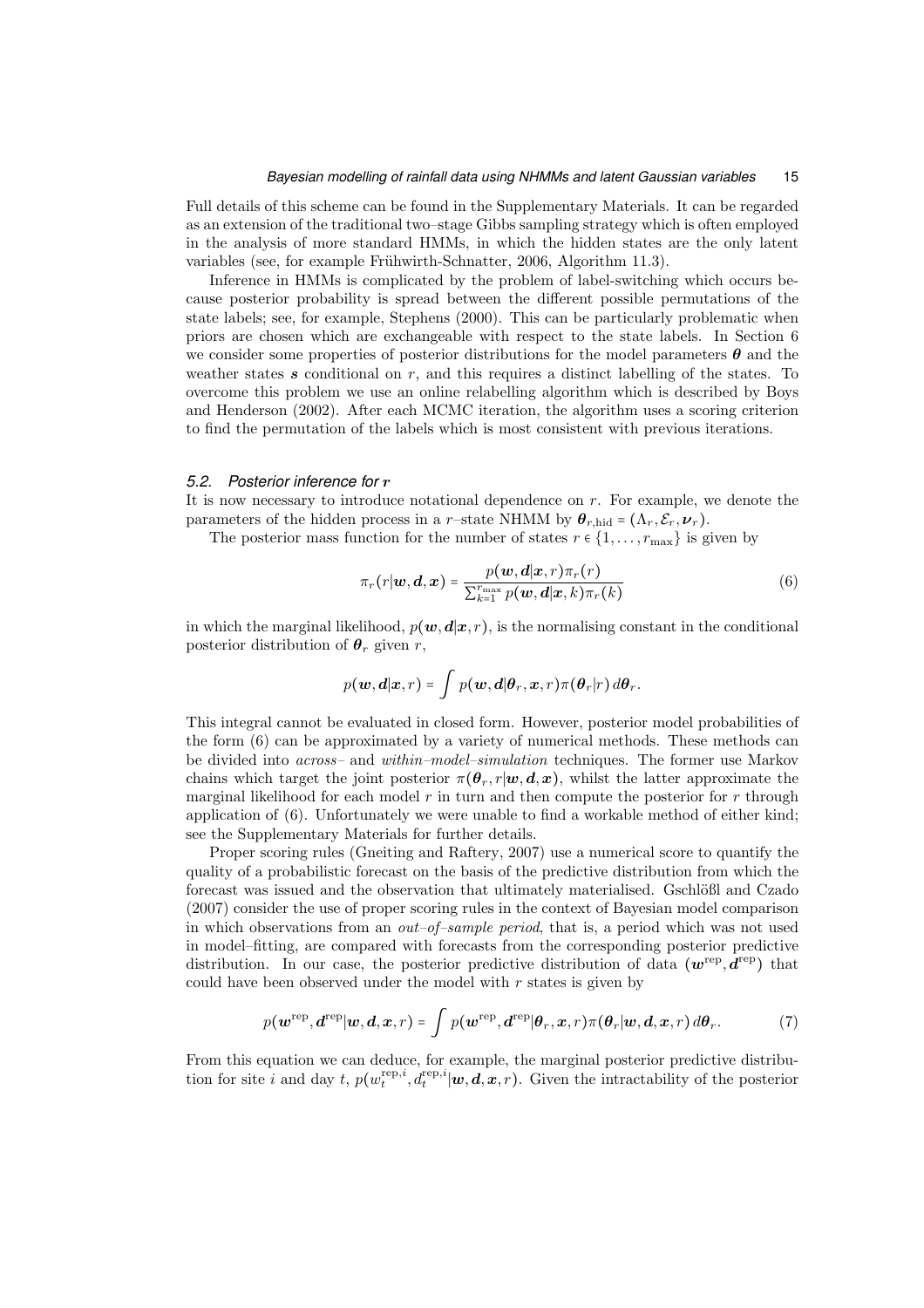distribution for  $r$ , we will use these ideas as an alternative means of comparing models with different numbers r of states.

Various proper scoring rules are available but those defined in terms of predictive distribution functions, rather than predictive densities, have particular appeal in the context of rainfall modelling because they better suit the mixed nature of precipitation distributions. One such scoring rule, presented in Gneiting and Raftery (2007), is the *continuous–ranked probability score* (CRPS). Omitting notational reference to d, this is defined as

$$
\mathrm{CRPS}_r(F_t^i, w_t^i) = -\int_0^\infty \{F_t^i(y|r) - \mathbb{I}(y \geq w_t^i)\}^2 dy,
$$

for site i and time t. Here  $F_t^i(\cdot|r)$  is the posterior predictive distribution for rainfall at site i on day t given an r state model, that is, the distribution function corresponding to the marginal density  $p(w_t^{\text{rep},i}, d_t^{\text{rep},i}|\boldsymbol{w}, \boldsymbol{d}, \boldsymbol{x}, r)$ . This scoring rule assigns the highest rewards to predictive distribution functions which are very concentrated around the observation which ultimately materialises. The CRPS can also be written as

$$
CRPS_r(F_t^i, w_t^i) = \frac{1}{2} E_{F_t^i} \left( |W_t^{\text{rep}, i} - W_t^{\text{rep}, i'}| \right) - E_{F_t^i} \left( |W_t^{\text{rep}, i} - w_t^i| \right), \tag{8}
$$

in which  $W_t^{\text{rep},i}$  and  $W_t^{\text{rep},i'}$  are independent replicates of the random variable  $W_t^i$  with distribution function  $F_t^i(\cdot|r)$  and the expectations are with respect to this distribution. This representation is particularly useful when predictive distribution functions are numerically approximated through a random sample  $w_t^{\text{rep},i,[1]}, \ldots, w_t^{\text{rep},i,[N]}$  when the terms on the right-hand-side of (8) can be approximated through, for example,

$$
\mathcal{E}_{F_t^i} \left( |W_t^{\text{rep},i} - W_t^{\text{rep},i'}| \right) \simeq \frac{1}{N/2} \sum_{j=1}^{N/2} |w_t^{\text{rep},i,[2j-1]} - w_t^{\text{rep},i,[2j]}| \tag{9}
$$

and

$$
\mathcal{E}_{F_t^i} \left( |W_t^{\text{rep}, i} - w_t^i| \right) \simeq \frac{1}{N} \sum_{j=1}^N |w_t^{\text{rep}, i, [j]} - w_t^i|.
$$
 (10)

It is straightforward to generate the samples needed to evaluate (9) and (10) given LWT data from an out–of–sample period and an approximately un-autocorrelated sample  $\theta_r^{[j]}$ ,  $j = 1, \ldots, N$ , from the posterior distribution of the model parameters. This is achieved by generating a sample  $\boldsymbol{w}_t^{\text{rep},[j]} = (w_t^{\text{rep},1,[j]}, \ldots, w_t^{\text{rep},n,[j]}), t = 1, 2, \ldots$ , from the model  $p(\boldsymbol{w}^{\text{rep}},\boldsymbol{d}^{\text{rep}}|\boldsymbol{\theta}_r^{[j]},\boldsymbol{x},r)$  for each  $j=1,\ldots,N$ , in which the LWTs  $\boldsymbol{x}$  are from the out–of– sample period. The draws for a particular time  $t$  and site  $i$  then correspond to a sample from the marginal posterior predictive distribution  $F_t^i(\cdot|r)$  and can be used to evaluate (8). An average of the CRPS scores across all sites and all time points provides an overall measure of forecast quality for an r–state model. In practise we fit models with  $r = 1, 2, \ldots$ states until increasing r leads to no further improvement (increase) in the score.

An alternative to these site–wise comparisons is to use a proper scoring rule which can assess whether forecasts are spatially consistent. We discuss such an extension of the CRPS which applies to vector forecasts in the Supplementary Materials.

# **6. Application to UK winter rainfall data**

In this section we apply the model and inferential procedures to the UK winter dataset which was introduced in Section 2. The dataset has  $Y = 28$  sub–series, with one sub–series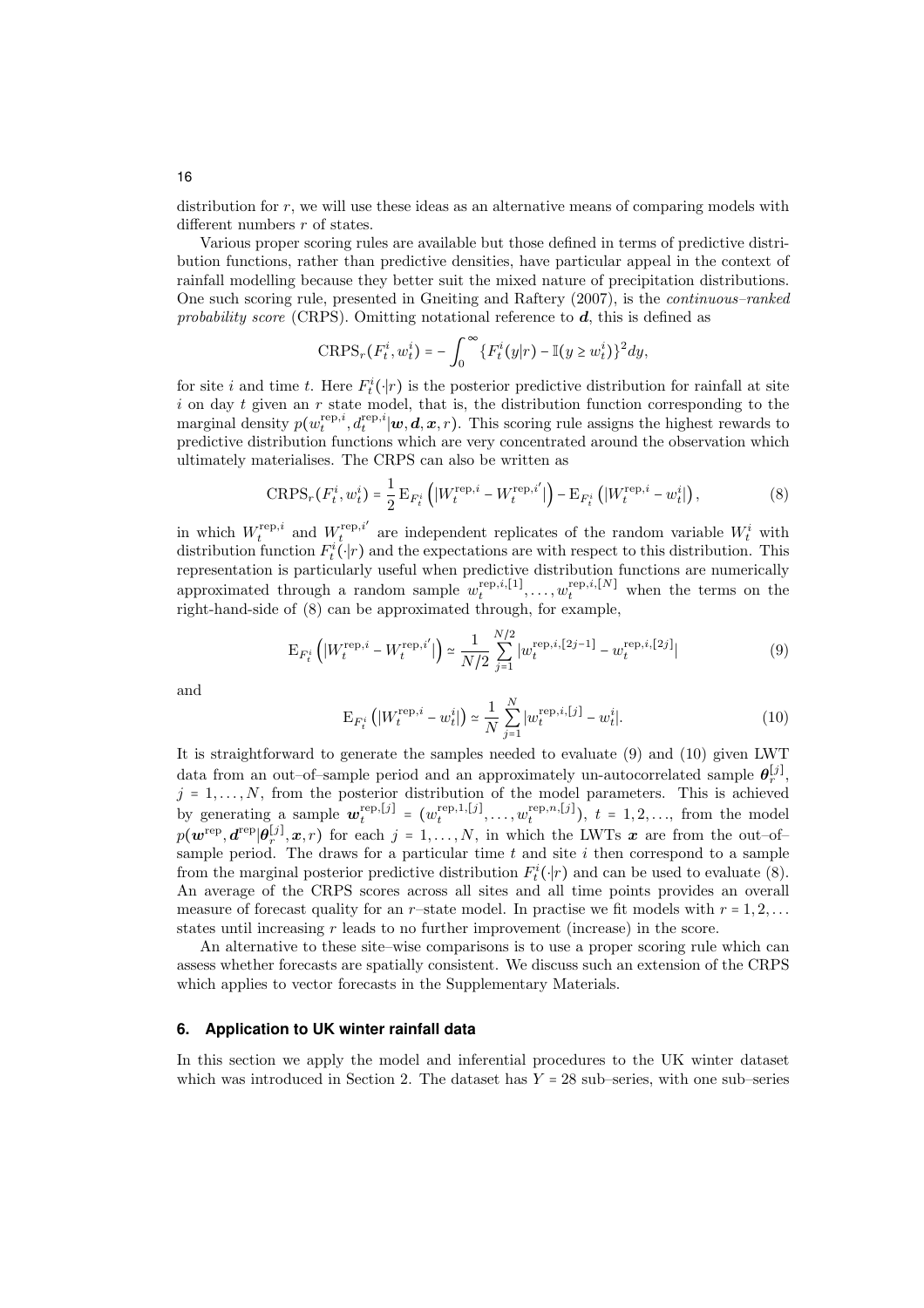of length  $T_y = 90$  (or  $T_y = 91$  in leap years) for each of the 28 calendar winters. There are very long (9 month) time periods separating consecutive sub–series so it seems reasonable to model them as independent realisations of the NHMM.

Our choice of hyperparameters in the prior distribution is based primarily on our subjective assessments about various aspects of the rainfall process; see Germain (2010) for an account of suitable elicitation strategies. These values, along with the permutation matrix M, are given in the Supplementary Materials. Unlike the parameters in the observed process  $\theta_{r,\text{obs}}$ , our priors for the parameters in  $\theta_{r,\text{hid}}$  differ with the number of states r in an effort to balance the amount of information contained in the prior for each model.

We begin this section by describing the implementation of our MCMC scheme and then how we select a suitable value  $\hat{r}$  for the number of weather states using the proper scoring rule method described previously. For reasons which will be explained in Section 6.2, we consider models with  $r = 1, \ldots, 5$  states. This is followed by summaries of the posterior distribution for the parameters in the model with  $\hat{r}$  states. We conclude with an assessment of the fit of the model, comparing the posterior predictive distribution to observed data which were not used in model fitting.

For comparative purposes, we also consider a reduced model in which we fix  $\Gamma$  to be a matrix of zeros, the coefficients of the lag-1 rainfall occurrence indicators  $\beta_{r,1,k}$  to be vectors of zeros and the covariance matrices  $\Sigma_{r,k}$  to be identity matrices (i.e. every  $\tilde{\phi}_{r,k}^{i,j} = 0$ and every  $\tilde{\psi}_{r,k,i}^2 = 1$ ). This produces a within-state model in which the rainfall occurrences  $D_{y,t}^i$  and the non–zero amounts  $W_{y,t}^i$  are independent in time and space with Bernoulli  $\text{Bern}\{\Phi(\beta_{r,0,k}^i)\}\$ and lognormal  $\log N(\alpha_{r,k}^i, \omega_{r,k,i}^2)$  distributions respectively. This reduced model is very similar to the pioneering model of Bellone et al. (2000), differing only in the use of lognormal, rather than gamma, distributions for non–zero rainfall amounts. It is used as a benchmark in Section 6.4 when we consider the fit of the latent Gaussian variable NHMM.

#### *6.1. Implementation of the MCMC scheme, convergence and mixing*

For each fixed number of states  $r = 1, \ldots, 5$ , the MCMC algorithm was used to generate 2.5M draws from the posterior, omitting the first 500k as burn–in and thinning the remaining output to retain every 200-th iterate, to give posterior samples of size  $N = 10k$ . Graphical diagnostic checks including trace and autocorrelation plots were used to inspect the convergence and mixing properties of the chains.

When using a more diffuse prior than that detailed in Section 4.2, the MCMC chains for models with large numbers r of states failed to converge. In particular, problems arose with the parameter  $\beta_{r,0,k} = (\beta_{r,0,k}^1, \ldots, \beta_{r,0,k}^n)^T$  within the weather state  $k \in \{1, \ldots, r\}$ associated with the largest probabilities of rain. At certain sites  $i$  in these states  $k$ , trace plots revealed  $\beta_{r,0,k}^i$  increasing without bound over the course of the MCMC run. It is largely these parameters which control the probability of rain at site  $i$  in state  $k$ . Investigation into the days typically assigned to these states revealed that the data suggested a probability of rain very close to 1 at these sites. Given the probit transformation mapping the rainfall probabilities to functions of the  $\beta_{r,0,k}^i$ , this causes the likelihood to favour arbitrarily large values of  $\beta_{r,0,k}^i$ . To prevent this from happening in the posterior, the prior for the  $\beta_{r,0,k}^i$ needed to have small variance and reasonably short tails.

Initialising the chains at a variety of starting points and comparing trace plots, the various runs produced essentially the same results up to the labelling of the states. Conse-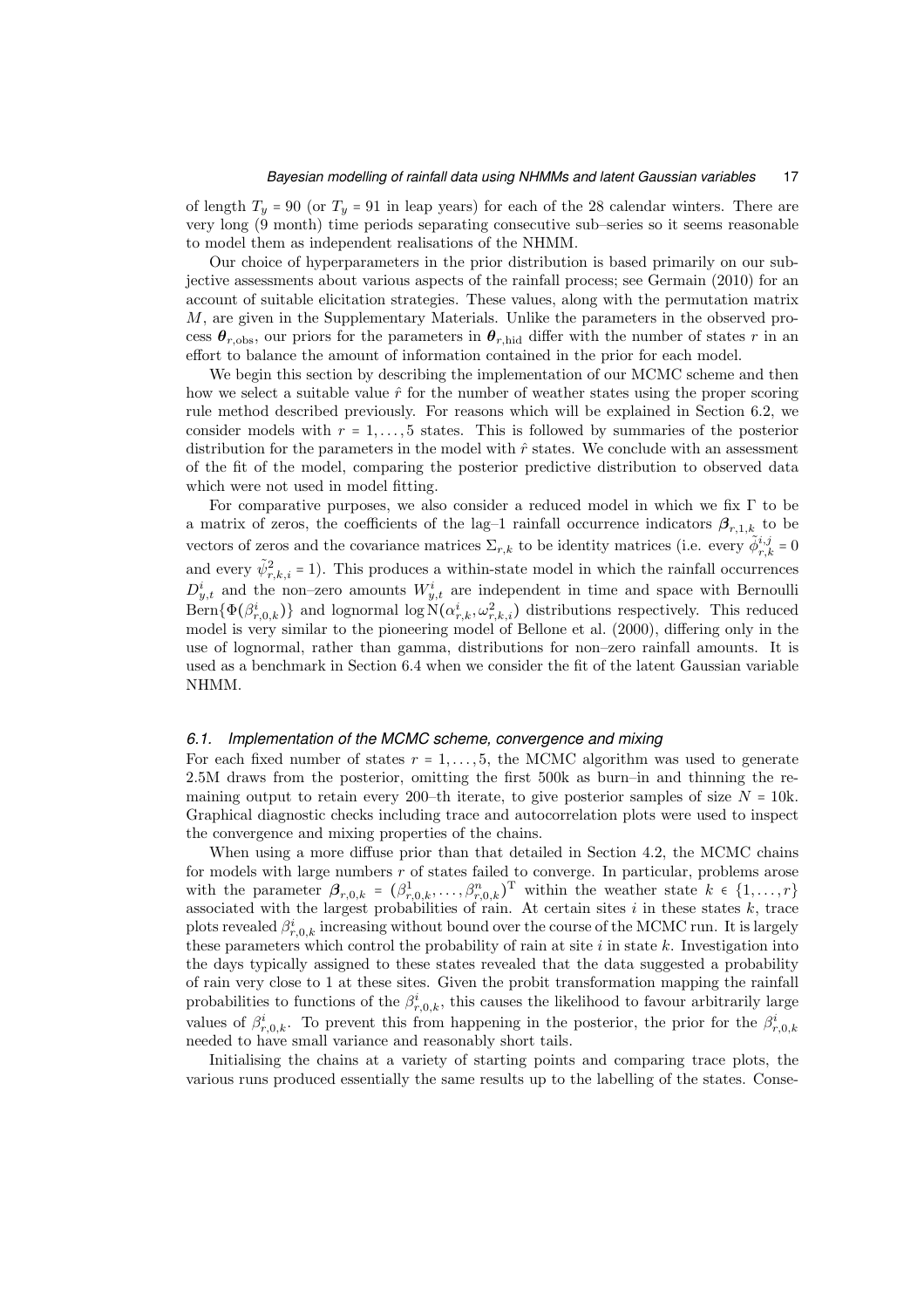**Table 3.** The mean CRPS (averaged across sites and time points) for models with  $r = 1, \ldots, 5$  states.

| Mean CRPS $-2.130 -2.031 -2.015 -2.007 -2.013$ |  |  |  |  |
|------------------------------------------------|--|--|--|--|

quently, there was no evidence of any lack of convergence. Based on autocorrelation plots, thinning to every 200–th iterate appeared to remove most of the autocorrelation in the chains for models with  $r \leq 4$  states. Plots of the posterior densities and trace plots for some of the parameters in the model with  $r = 5$  states displayed evidence of multimodality and this made mixing difficult to assess. Multimodality in the posterior distributions of parameters in mixture models and HMMs is not uncommon; see, for example, Richardson and Green (1997) and Celeux et al. (2000). It generally arises due to the existence of multiple competing descriptions of the data which are comparable in terms of their posterior support. Nevertheless, the sampler appeared to move readily between the different modes.

As an example, for the model with  $r = 4$  states, the computing time required to generate 2.5M posterior draws was around 130 hours using sequential C code on a 2.40GHz Dell PowerEdge R410 server with two six–core Intel Xeon E5645 CPUs and 32GB RAM. In rough terms, the number of sampled unknowns increases between linearly and quadratically with the number  $n$  of sites for fixed  $r$ . The computing time scales in correspondence, in this case increasing by a factor of 2.4 and 5.1 when the number of sites doubles and triples, respectively.

#### *6.2. Choice of* r

In order to use the proper scoring rule method outlined in Section 5.2, we need to compare posterior predictive distributions with data from a period that was not used to construct them. For this purpose we have precipitation and LWT data for the six winter periods that followed the 28 winter seasons used in model–fitting, that is, from the years 1989/90 to 1994/95. These sub–series, of total length 541 days, contain no missing data. Table 3 shows the mean CRPS for models with various numbers of weather states  $r$ . Higher scores indicate better predictive performance and so it appears that the model's predictive performance improves as r gets larger until the number of weather states is  $r = 4$ . Increasing r further to  $r = 5$  leads to no further gains. We note that when we considered the extension of the CRPS involving vector forecasts, the conclusion was the same; see the Supplementary Materials for more details. Therefore we chose the number of weather states to be  $\hat{r} = 4$ . Given the complexity of the within–state model, which itself captures spatial and temporal autocorrelation, this relatively small value of  $r$  is not surprising.

## *6.3. Parameter inference assuming four weather states*

We now summarise the conditional posterior distribution given  $r = \hat{r} = 4$ . Figures 3(a) and 3(b) show the posterior means and 95% equi–tailed credible intervals for the conditional probability of rain at each site, given the weather state  $S_{y,t} = k$  and the site's rainfall status the previous day  $D_{y,t-1}^i = d$ . Marginalising over  $\mathbf{Z}_{0,y,t}$  in the joint distribution for  $(Z_{0,y,t}, Z_{1,y,t}|D_{y,t-1}, S_{y,t})$  gives

$$
\mathbf{Z}_{1,y,t}|\mathbf{D}_{y,t-1}=\mathbf{d}_{y,t-1},S_{y,t}=k,\boldsymbol{\theta}_{\text{obs}}\sim\mathrm{N}_n(\boldsymbol{\alpha}_k+\Gamma\boldsymbol{\mu}_{y,t,k},\Omega_k+\Gamma\Sigma_k\Gamma^{\mathrm{T}}),
$$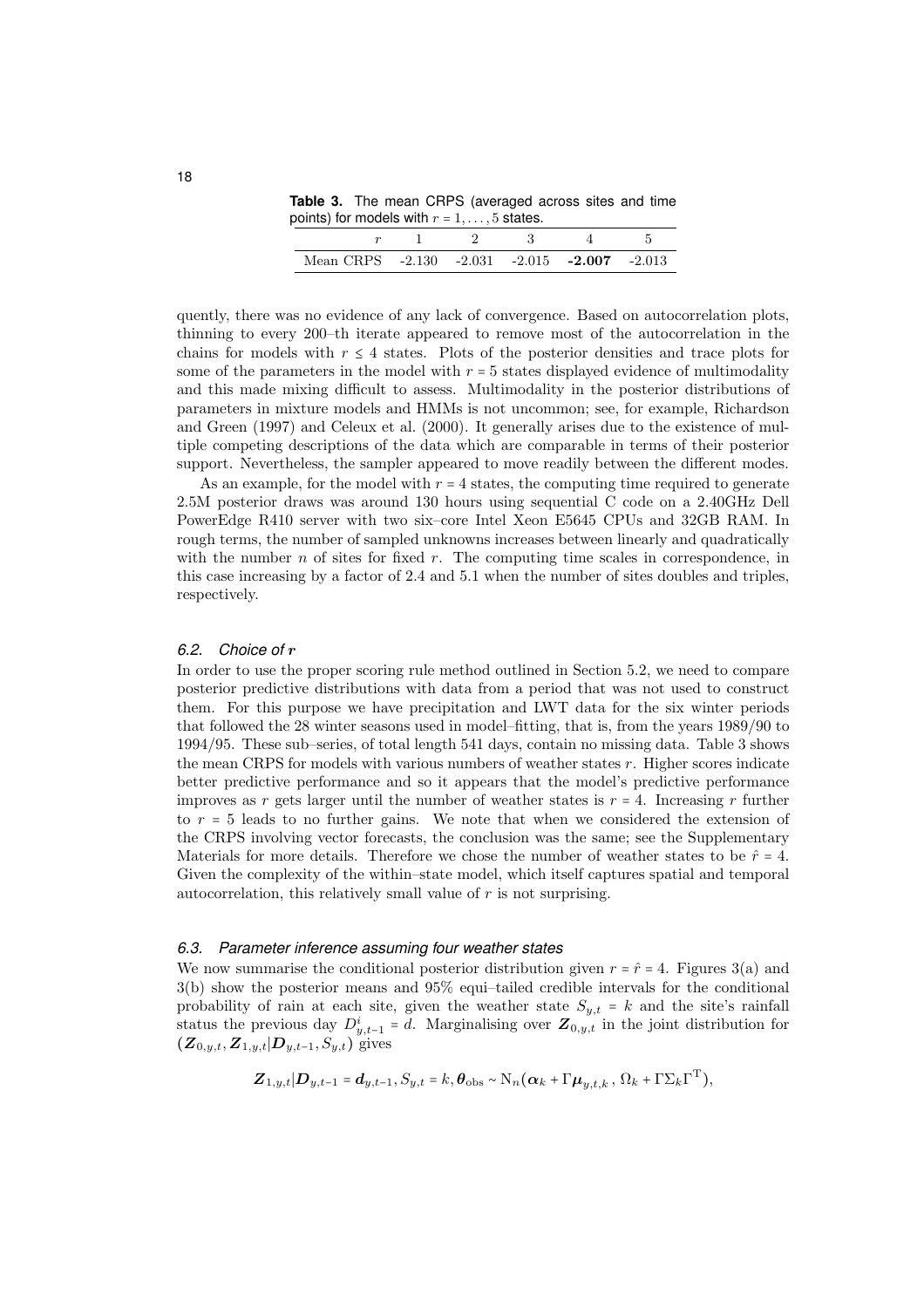

**Fig. 3.** Conditional on  $r = 4$ , posterior means with 95% equi-tailed credible intervals at each site in weather states  $1$  ( $\rightarrow \sim$ ),  $2$  ( $\rightarrow \sim \sim$ ),  $3$  ( $\rightarrow \infty$ ) and  $4$  ( $\rightarrow \infty$ ). Top row: probabilities of rain following (a) a dry day and (b) a wet day. Bottom row: log medians in the lognormal distributions for rainfall amounts when (c)  $d_{y,t-1} = (0, \ldots, 0)^{\mathrm{T}}$  and (d)  $d_{y,t-1} = (1, \ldots, 1)^{\mathrm{T}}$ .

from which we can easily deduce the univariate lognormal distribution for wet day rainfall at each site conditional on  $S_{y,t} = k$  and  $D_{y,t-1} = d \in \{0,1\}^n$ . For the two most frequent rainfall occurrence indicators in the observed data,  $\mathbf{d} = (0, \ldots, 0)^{\mathrm{T}}$  and  $\mathbf{d} = (1, \ldots, 1)^{\mathrm{T}}$ , and for each state  $k = 1, \ldots, 4$ , the posteriors for the log medians in these distributions are displayed in Figures 3(c) and 3(d) for sites  $i = 1, ..., 12$ . In Figure 3, the effect of  $D_{y,t-1}$  can be seen clearly. This supports the regression of  $\mathbf{Z}_{0,y,t}$  on  $\mathbf{D}_{y,t-1}$ .

Figure 3 also shows that weather state 2 is a clear–cut wet state, characterised by high probabilities of rain at each of the sites and large rainfall amounts on wet days. Similarly, weather state 4 is clear–cut dry. States 1 and 3 are intermediate between states 2 and 4, although state 1 represents drier conditions than state 3 at most sites. A plot of the posterior for the coefficients of variation in the daily rainfall distributions at each site also reveals that the wet weather state displays the least variation of the four, representing only the wettest days; see the Supplementary Materials for more details.

Figure 4 displays the marginal posterior distributions for the weather state transition probabilities  $\lambda_{4,j,k}^x = \Pr(S_{y,t} = k | S_{y,t-1} = j, X_t = x, \theta_{3,\text{obs}}, r = 4), x = 1, ..., 27$ , for two representative  $j \rightarrow k$  transitions. The LWTs are labelled according to Table 2. Both plots also show the marginal posterior distribution for the corresponding  $\xi_{4,i,k}$  and the marginal prior distribution for the transition probability  $\lambda^x_{4,j,k}$  (which is the same for all x). Figure 4(b) shows the marginal posteriors for  $\lambda_{4,2,4}^x$ ,  $x = 1, \ldots, 27$ , and is typical of the posteriors for all probabilities of transition from the wet weather state (state 2). For these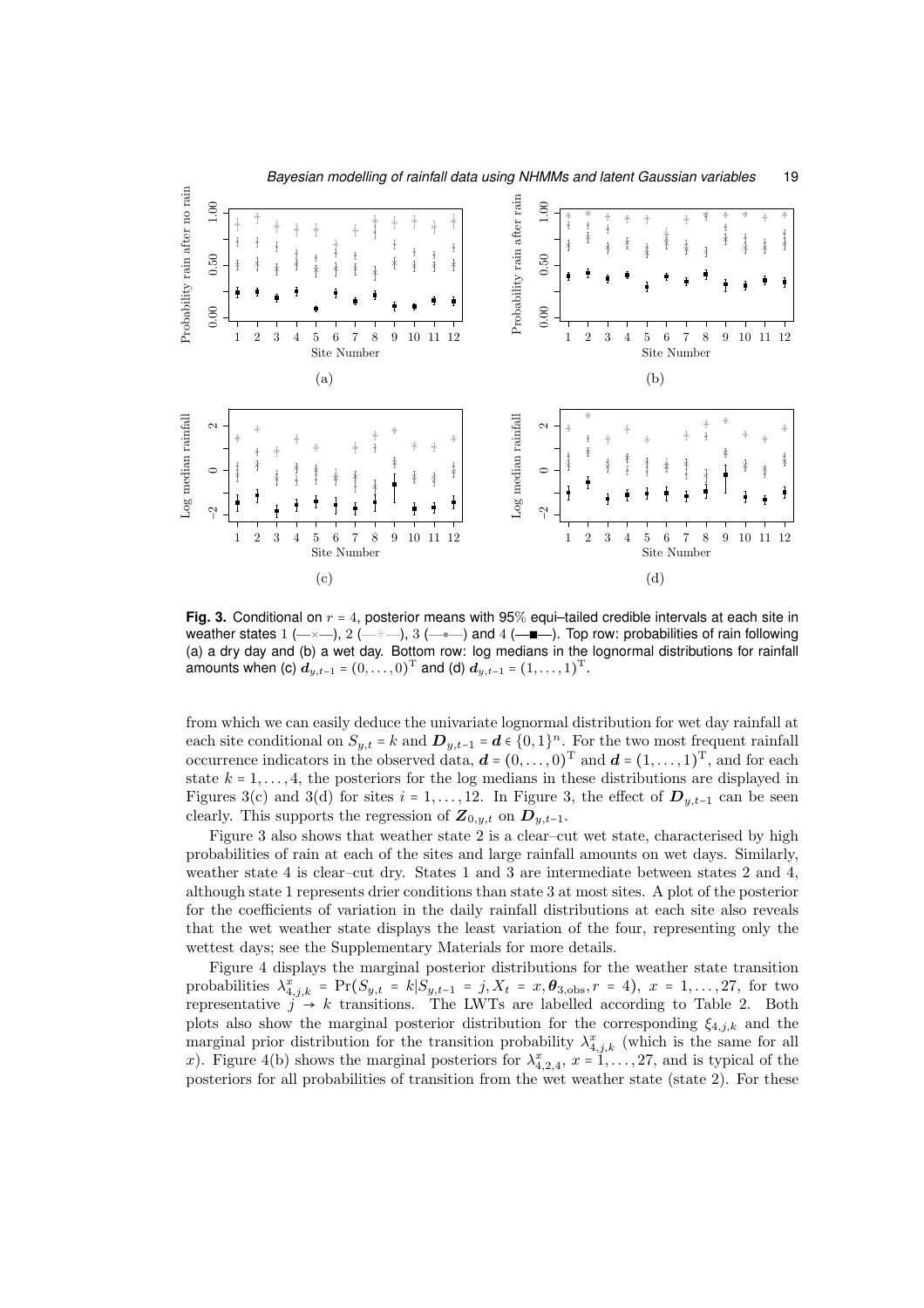

20

**Fig. 4.** Conditional on  $r = 4$ , posterior means with 95% equi-tailed credible intervals for  $\lambda^x_{4,j,k}$ ,  $x = 1, \ldots, 27, (-$  and  $\xi_{4,j,k}$  (  $\ldots \ldots$  ) when (a)  $j = 4, k = 3$  and (b)  $j = 2, k = 4$ . Also shown are the marginal prior means with 95% equi-tailed credible intervals (------) for the corresponding transition probabilities  $\lambda^x_{4,j,k}$ ,  $x = 1, \ldots, 27$ .

transition probabilities there is considerable overlap in the marginal posteriors across LWTs, indicating that the atmospheric data are not particularly helpful in explaining transitions *from* the wet weather state. This may be due to the transient nature of this state, possibly representing a frontal depression which typically passes in a day; see Figure S5 of the Supplementary Materials. In contrast, the transition probabilities from the other three weather states  $(1, 3 \text{ and } 4)$  and in particular the clear–cut dry state (state 4) are much more markedly influenced by the LWT. Figure 4(a), for example, displays the marginal posterior distributions for  $\lambda_{4,4,3}^x$ ,  $x = 1, \ldots, 27$  which is the probability of moving from the dry state to the wetter of the two intermediate states, given that the current LWT is  $x$ . The central 95% of the posteriors for  $\lambda_{4,4,3}^1$  and a couple of the  $\lambda_{4,4,3}^x$  corresponding to the pure directional types  $(x=10-17)$  do not overlap. The information gained from using LWTs is reinforced by considering the (hypothetical) stationary distributions for each LWT.

Let  $\Lambda_4^x$  be a 4 × 4 stochastic transition matrix with j-th row  $\lambda_{4,j}^x$ . The solution  $\delta_4^x$ to the matrix equation  $\delta_4^x \Lambda_4^x = \delta_4^x$  for each LWT x can be interpreted as the stationary distribution of the (homogeneous) HMM that would prevail if the LWT was always  $x$ . Therefore a good summary of the effect of the LWTs is given by the posterior distributions for  $\delta_4^x = (\delta_{4,1}^x, \delta_{4,2}^x, \delta_{4,3}^x, \delta_{4,4}^x) \in \mathscr{S}_r$  for each value of x. These are displayed in Figure 5 and reveal a complex pattern amongst the LWTs with the dominant feature being the variation amongst the pure directional and amongst the pure vortical types.

The pure south–westerly  $(x = 14)$  and pure westerly  $(x = 15)$  LWTs seem to favour state 3, the wetter of the two intermediate states, but offer little support to the driest two states (states 1 and 4). Southerly types, in particular  $x = 12,13,14$ , seem to favour the wettest weather state (state 2) whilst the pure cyclonic  $(x = 18)$  and pure anticyclonic  $(x = 1)$ types overwhelmingly support states 1 and 4 respectively. It is especially noticeable that the anticyclonic type favours the driest state (state 4). Given that this LWT is typically associated with dry conditions, this result confirms expectations.

An analysis of the posterior distribution of the weather states, given  $r = 4$ , is given in the Supplementary Materials.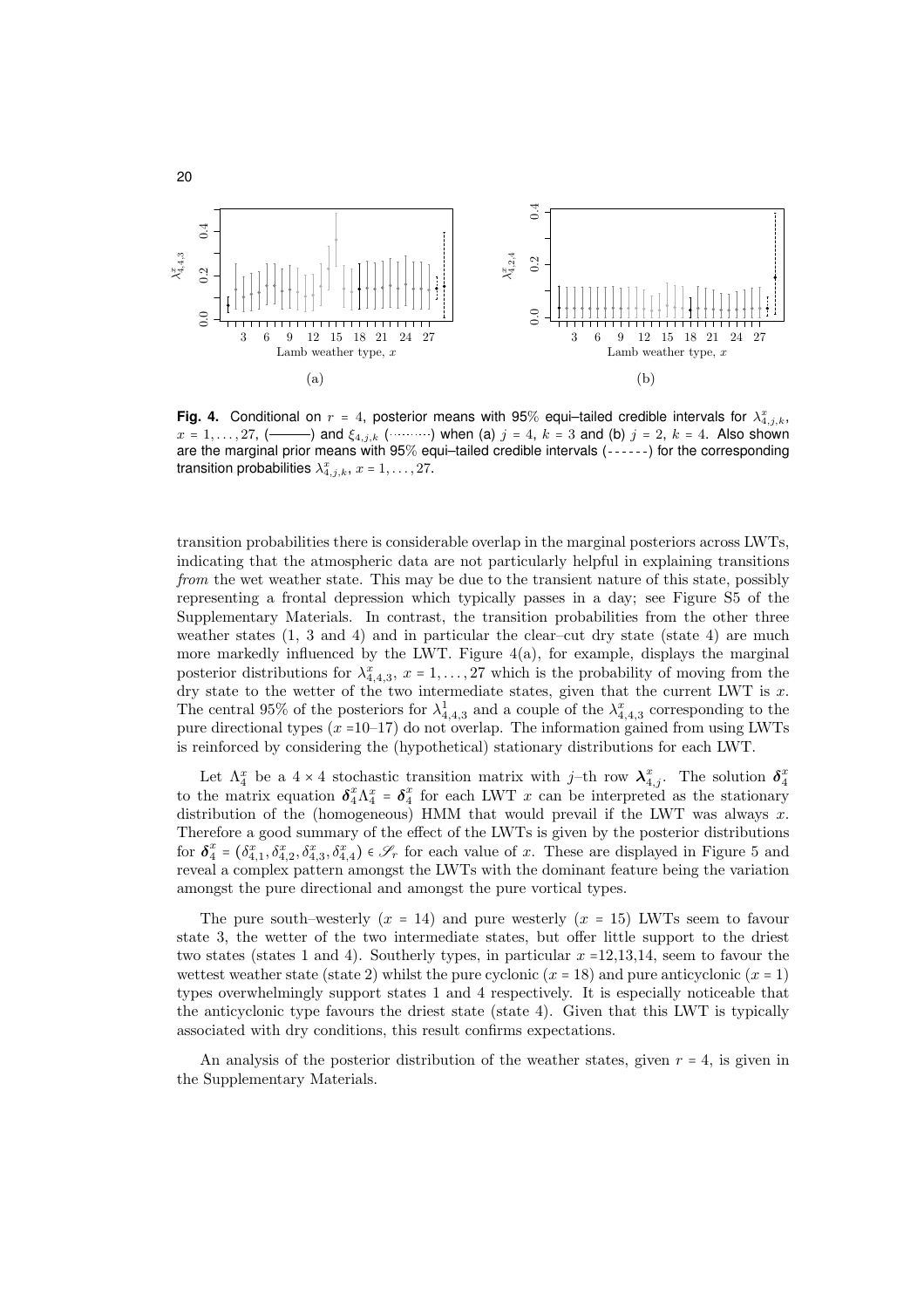

**Fig. 5.** Marginal posterior means and 95% equi–tailed credible intervals for the solution to the matrix equation  $\delta^x_4\Lambda^x_4=\delta^x_4$ ,  $x=1,\ldots,27.$  Here  $\Lambda^x_4$  is the  $4\times 4$  stochastic matrix with  $j$ –th row equal to  $\lambda^x_{4,j},$  $\delta_4^x = (\delta_{4,1}^x, \delta_{4,2}^x, \delta_{4,3}^x, \delta_{4,4}^x) \in \mathscr{S}_4$  and the plots show (a)  $\delta_{4,1}^x$ , (b)  $\delta_{4,2}^x$ , (c)  $\delta_{4,3}^x$  and (d)  $\delta_{4,4}^x$ .

## *6.4. Model checking*

Chapter 6 of Gelman et al. (1995) describes a number of Bayesian model checking procedures. We use some of the graphical checks in this section to assess the ability of the NHMM to capture some important properties of the joint rainfall distribution. These checks are based on the posterior predictive distribution (7) of a hypothetical replicate of data  $(w^{\text{rep}}, d^{\text{rep}})$  that *could* have been observed under the model. The predictive distributions used in this section are conditional on  $r = \hat{r} = 4$ .

Let  $T(\mathbf{w},\mathbf{d})$  be a *test quantity*, that is, a scalar summary representing an aspect of the data that we want to capture accurately, for example the proportion of wet days at one of the sites. We can simulate from the posterior predictive distribution of the test quantity by using the MCMC output  $\theta_r^{[j]}$ ,  $j = 1, ..., N$ , to generate draws  $(\mathbf{w}^{\text{rep},[j]}, \mathbf{d}^{\text{rep},[j]})$  from the posterior predictive distribution as discussed in Section 5.2. These draws are used to compute  $T(\mathbf{w}^{\text{rep}, [j]}, \mathbf{d}^{\text{rep}, [j]})$ ,  $j = 1, \ldots, N$ . The posterior predictive distributions of various test quantities can then be compared graphically to their observed values. If the model fits well, then the observed test quantities should look plausible under the corresponding posterior predictive distributions. To avoid using the same data for both model fitting and model checking, we base these comparisons on data from the out–of–sample period introduced in Section 6.2, conditioning the posterior predictive distribution on LWT data from this period. Where model–checking plots correspond to single sites, we show the results for two sites: site 5 (Kew) and site 9 (Plymouth), chosen because Kew generally represented good fit, whilst Plymouth generally represented the poorest fit out of the twelve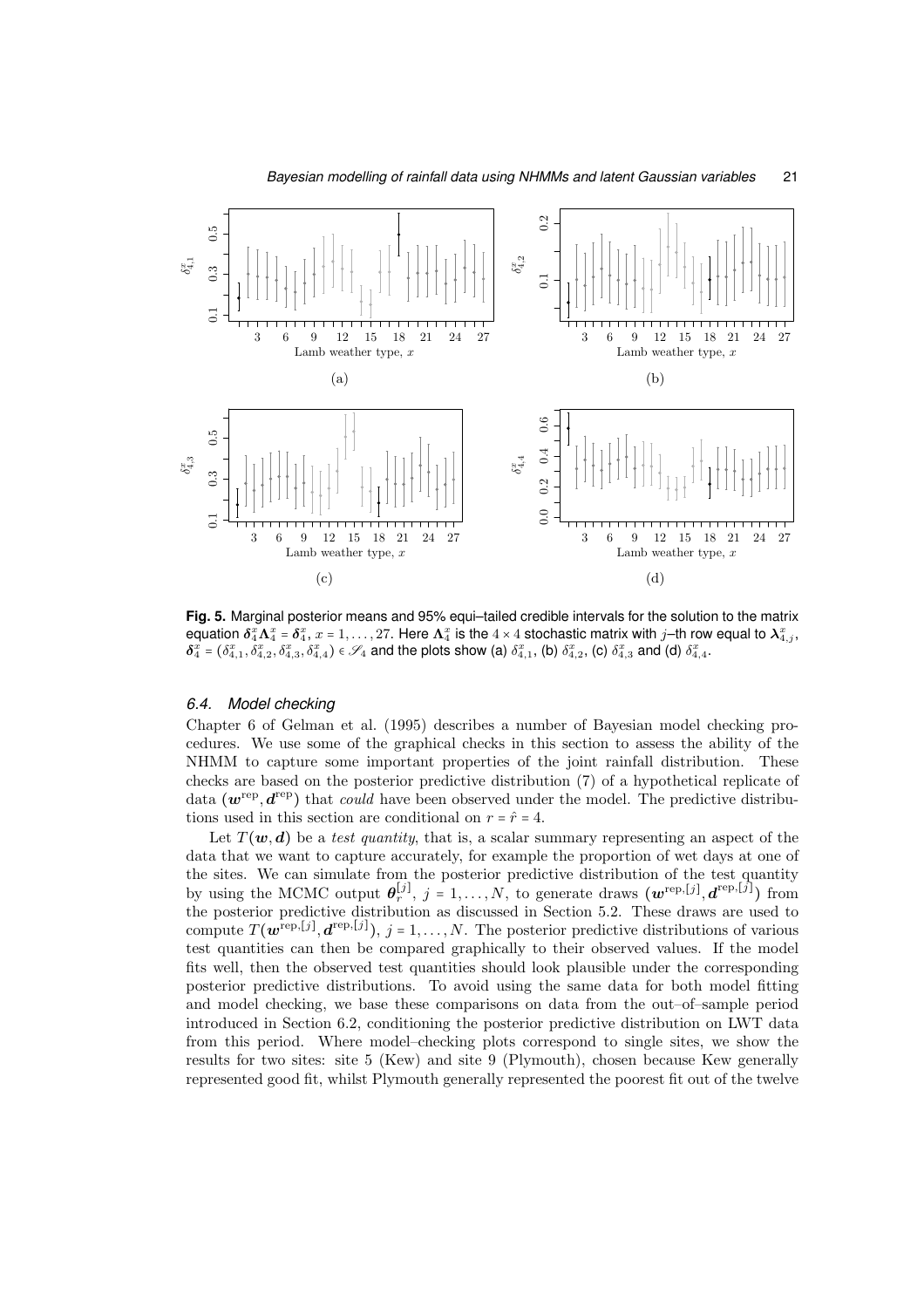sites. In all plots, the posterior predictive distributions are summarised through their mean and 95% equi–tailed credible interval.

Marginal properties of the rainfall data, for example the relative frequencies of rainfall occurrence and the sample quantiles in the distribution of non–zero amounts at each site, showed good agreement with their posterior predictive distributions. Further comments and plots can be found in the Supplementary Materials. The remainder of this section focuses on the spatial and temporal characteristics of the data.

As discussed in Section 2, we can measure spatial autocorrelation amongst rainfall occurrences and non–zero rainfall amounts using log–odds ratios and Spearman's rank correlation coefficients respectively. For all pairs of sites, Figures 6(a) and 6(b) compare the observed values of these statistics to their posterior predictive distributions. These figures also show, for comparison, summaries of the posterior predictive distributions for the simple conditional independence model discussed in Section 6.2. For clarity we only show the posterior predictive means although plots which also show 95% credible intervals can be found in the Supplementary Materials. Although the fit of the latent Gaussian variable model offers a considerable improvement over the simpler model, it still seems to underestimate the larger spatial autocorrelations between rainfall occurrences. This is surprising because, when these model checks are performed using the model–fitting data, there is very good agreement between the observed statistics and their posterior predictive distributions; see Figures  $6(c)$  and  $6(d)$ . Comparing Figures  $6(a)$  and  $6(c)$  it appears that there has been a change in the joint patterns of rainfall occurrence causing some of the log odds ratios for the 1989/90 to 1994/95 period to be larger than any of those calculated from the 1961/62 to 1988/89 data used in model fitting. This suggests that our combination of model, data and prior was unable to explain this medium–term change in the precipitation behaviour, even after accounting for the observed LWTs during this period.

To assess the model's ability to capture the temporal autocorrelation in the occurrence process, we compare the observed empirical survivor functions of wet and dry spells at each of the sites and their posterior predictive distributions. The empirical survivor function of wet (dry) spells is simply defined as the proportion of runs of consecutive wet (dry) days that persist for at least k days,  $k = 1, 2, \ldots$  Figures 6(e) and 6(f) show the plots on a log–scale for wet and dry spells at Kew whilst Figures  $6(g)$  and  $6(h)$  show the corresponding plots for Plymouth. The wet spells plot for Kew is representative of those for the majority of other sites, showing a close correspondence between the observed distribution and its posterior predictive mean. The plot for dry spells actually shows poorer fit than that displayed at most of the other sites, although for most durations the observed statistics still lie within the central 95% of their posterior predictive distributions. The corresponding plots for Plymouth depict the worst fit of any of the sites and indicate that at a small number of sites, the model fails to predict longer duration wet and dry spells as frequently as they are observed. Figures  $6(g)$  and  $6(h)$  also show summaries of the posterior predictive distribution for Plymouth obtained under the simple conditional independence model. Again, for clarity we show only the posterior predictive means, with plots showing 95% credible intervals given in the Supplementary Materials. Compared with the simpler model, we see that the latent Gaussian variable model offers a noticeable improvement in fit.

The ability of the model to capture the temporal autocorrelation between rainfall amounts within wet spells is assessed by comparing the observed Spearman's rank correlation coefficients between rainfall amounts at various lags (within uninterrupted wet spells) to the corresponding posterior predictive distribution. Plots revealed good agreement and can be found in the Supplementary Materials, along with additional commentary.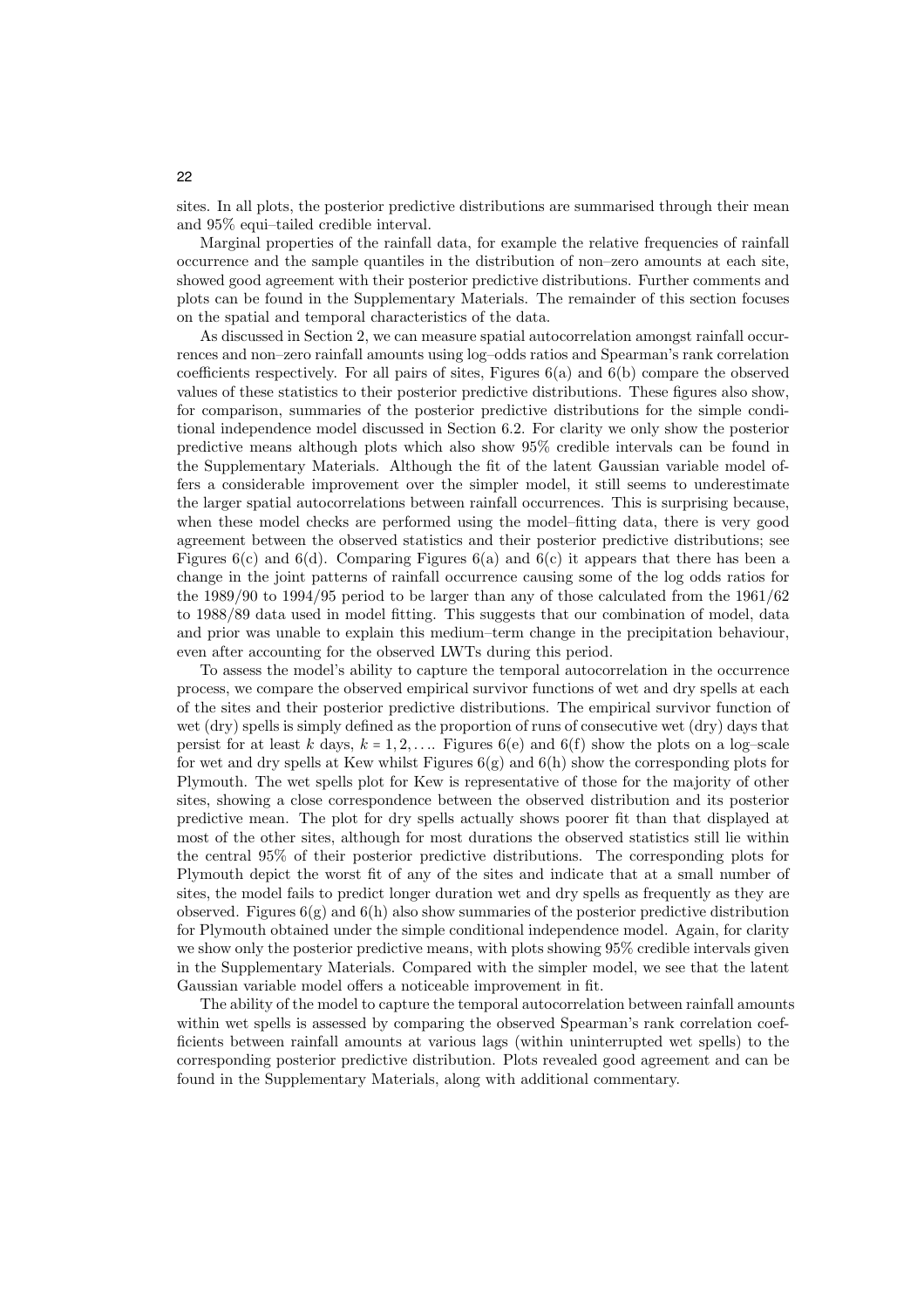

**Fig. 6.** Rows 1 and 2: observed versus posterior predictive means for log odds ratios (column 1) and Spearman's rank correlations (column 2) between each pair of sites based on out–of–sample data (row 1) and model–fitting data (row 2). Rows 3 and 4: observed  $($ ——) and posterior predictive mean (- ) empirical survival distributions of wet spells (column 1) and dry spells (column 2) at Kew (row 3) and Plymouth (row 4) based on out–of–sample data. In each case ------ indicate posterior predictive  $95\%$  credible intervals. In rows 1 and 4,  $\circ$  and —— indicate the posterior posterior predictive 95% credible intervals. In rows 1 and 4,  $\circ$  and predictive means for the simple conditional independence model.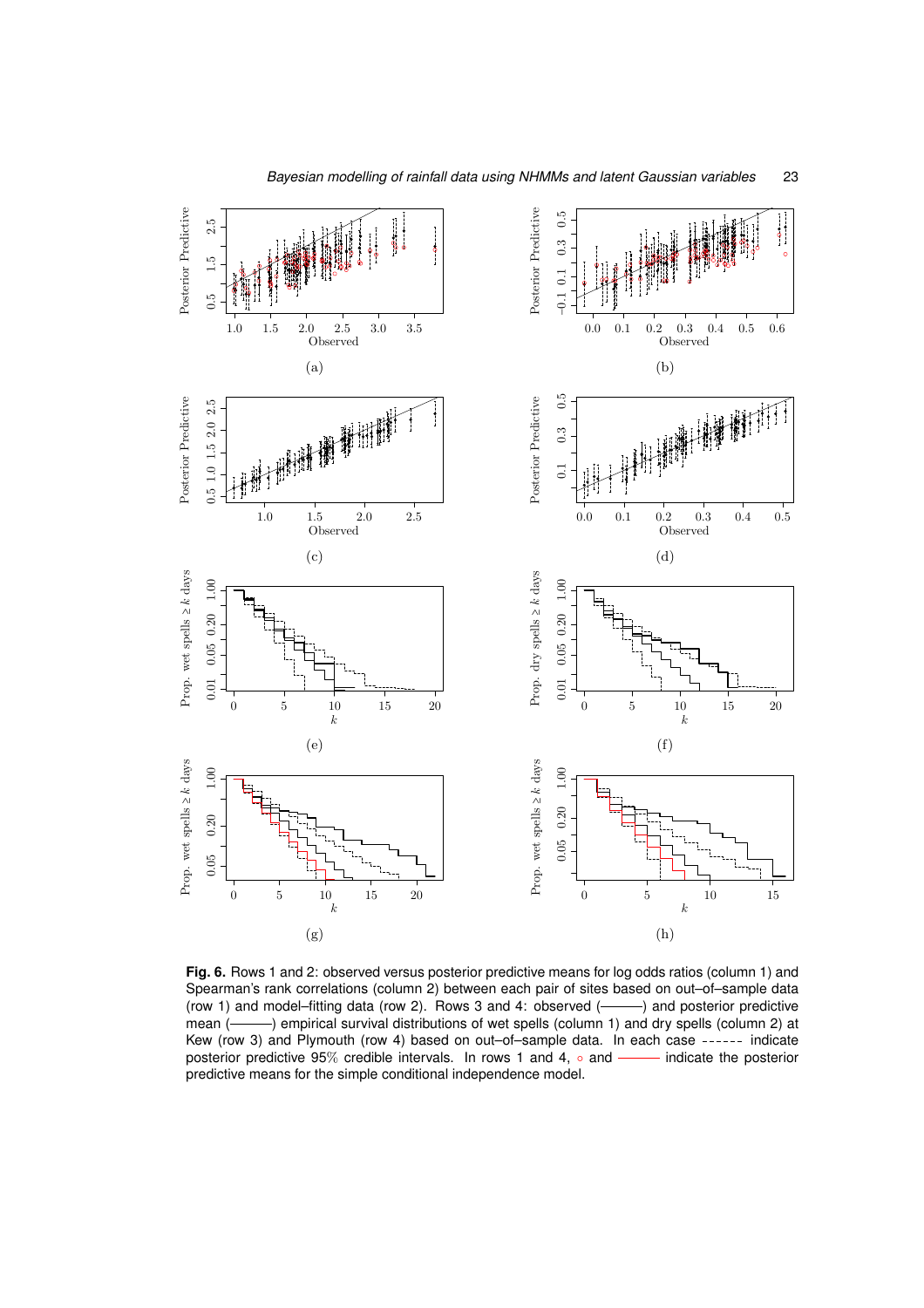#### **7. Discussion**

We have presented a model for the spatio-temporal analysis of daily rainfall data. A key feature of the model is that a bivariate latent variable  $(Z_0, Z_1)$  is used to govern occurrence and amount rather than, for example, using a single variable and truncation. We believe that this new model offers advantages. In particular (i) by using two multivariate normal random vectors, it allows dependence between sites in non–zero rainfall amounts by a mechanism which is additional to that which governs dependence in rainfall occurrences and (ii) it avoids the singularity at zero in the conditional density of non–zero rainfall amounts. Further discussion of this point is given in the Supplementary Materials.

The model also has a number of other distinguishing features. The process governing transitions in the latent weather states is a non–homogeneous Markov process, with the transition probabilities depending on observed atmospheric data, in the form of objective Lamb weather types. This provides a link to models which might be used to predict or simulate Lamb weather types, for example under possible future climatic conditions. Given the hidden weather states, the rainfall observations on consecutive days are not independent as there is a direct dependence on the previous day's occurrence. This gives an additional mechanism for representing the temporal autocorrelation. We have used relatively complicated within-state models to represent the weather process. The benefit of this is that only a small number of weather states were required. Real prior information about the rainfall process is available and we have deliberately made provision for its use, and indeed used it, in specifying both the structure of the model and the prior distributions. For the reasons summarised above, we feel that our model is more appropriate for UK rainfall data than a NHMM using the TPTMVN distribution within weather–states. We have also demonstrated the superiority of our model to a reduced version which assumes conditional independence in space and time. In this latter case, it is likely that an impractically large number of weather states would be required to model the spatial structure in the data.

This is a complicated model, for a complicated phenomenon, and there is scope for further research to improve the model and methods. In particular it may be beneficial to include at least one hidden weather state in which, with certainty, it rains at every site. This would avoid the posterior distribution "trying" to replicate the effect with very large values of  $\beta^i_{r,0,k}$ ; see Section 6.1. Similarly, it may be advantageous to include a state in which, with certainty, all sites are dry.

#### **Acknowledgements**

This paper arose from work in the PhD project of Sarah E. Heaps (née Germain) which was funded by the Engineering and Physical Sciences Research Council. Suggestions and remarks by the Joint Editor, an Associate Editor and two reviewers have improved the paper and are gratefully acknowledged. We thank the UK Meteorological Office for access to their MIDAS database. The Lamb weather type data are freely available from the Climate Research Unit website (http://www.cru.uea.ac.uk/cru/data/lwt/).

#### **References**

Ailliot, P., C. Thompson, and P. Thomson (2009). Space–time modelling of precipitation by using a hidden Markov model and censored Gaussian distributions. *Appl. Statist. 58*, 405–426.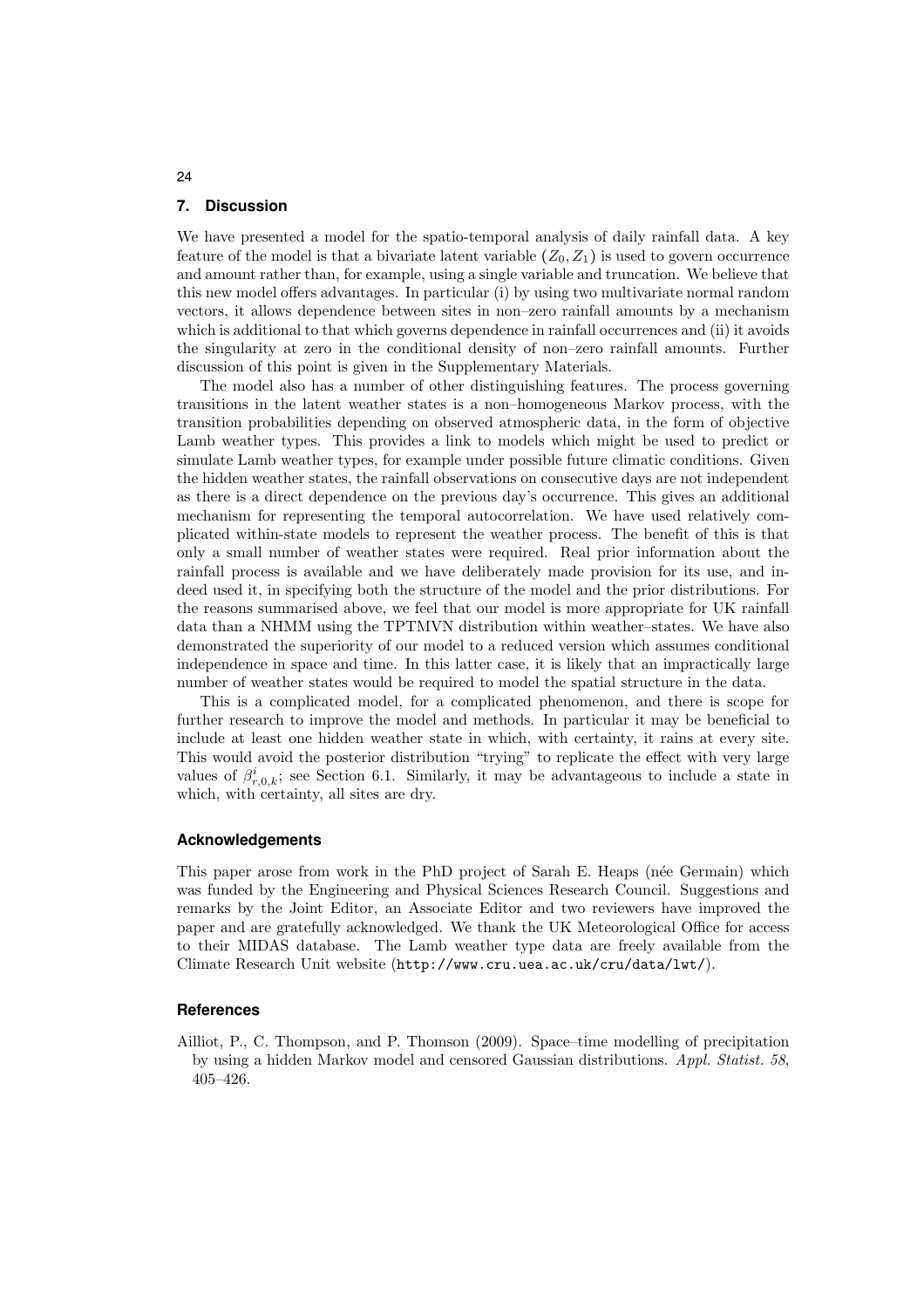- Allcroft, D. J. and C. A. Glasbey (2003). A latent Gaussian Markov random–field model for spatiotemporal rainfall disaggregation. *Appl. Statist. 52*, 487–498.
- Bardossy, A. and E. J. Plate (1992). Space–time model for daily rainfall using atmospheric circulation patterns. *Water Resour. Res. 28*, 1247–1259.
- Bellone, E., J. P. Hughes, and P. Guttorp (2000). A hidden Markov model for downscaling synoptic atmospheric patterns to precipitation amounts. *Climate Research 15*, 1–12.
- Berrett, C. and C. A. Calder (2012). Data augmentation strategies for the Bayesian spatial probit regression model. *Comp. Statist. Data Anal. 56* (3), 478–490.
- Betro, B., A. Bodini, and Q. A. Cossu (2008). Using a hidden Markov model to analyse extreme rainfall events in Central–East Sardinia. *Environmetrics 19*, 702–713.
- Boys, R. J. and D. A. Henderson (2002). On determining the order of Markov dependence of an observed process governed by a hidden Markov model. *Sci. Program. 10*, 241–251.
- Celeux, G., M. Hurn, and C. P. Robert (2000). Computational and inferential difficulties with mixture posterior distributions. *J. Amer. Statist. Ass. 95*, 957–970.
- Charles, S. P., B. C. Bates, and J. P. Hughes (1999). A spatiotemporal model for downscaling precipitation occurrence and amounts. *J. Geophys. Res. 104*, 31657–31669.
- Conway, D. and P. D. Jones (1998). The use of weather types and air flow indices for GCM downscaling. *J. Hydrol. 213*, 348–361.
- Cox, D. R. and V. Isham (1994). Stochastic models of precipitation. In V. Barnett and K. F. Turkman (Eds.), *Statistics for the Environment 2: Water Related Issues*, Chichester, pp. 3–18. John Wiley & Sons Ltd.
- Foufoula-Georgiou, E. (1987). A Markov renewal model for rainfall occurrences. *Water Resour. Res. 23*, 875–884.
- Fowler, H. G. and C. G. Kilsby (2002). A weather–type approach to analysing water resource drought in the yorkshire region from 1881 to 1998. *J. Hydrol. 262*, 177–192.
- Fowler, H. G., C. G. Kilsby, and P. E. O'Connell (2000). A stochastic rainfall model for the assessment of regional water resource systems under changed climatic conditions. *Hydrol. Earth Syst. Sci. 4*, 263–282.
- Fowler, H. J., S. Blenkinsop, and C. Tebaldi (2007). Linking climate change modelling to impacts studies: recent advances in downscaling techniques for hydrological modelling. *International Journal of Climatology 27* (12), 1547–1578.
- Frühwirth-Schnatter, S. (2006). *Finite Mixture and Markov Switching Models*. New York: Springer.
- Gelman, A., J. B. Carlin, H. S. Stern, and D. B. Rubin (1995). *Bayesian Data Analysis*. London: Chapman & Hall.
- Germain, S. E. (2010). *Bayesian spatio-temporal modelling of rainfall through nonhomogeneous hidden Markov models*. Ph. D. thesis, School of Mathematics & Statistics, Newcastle University, UK.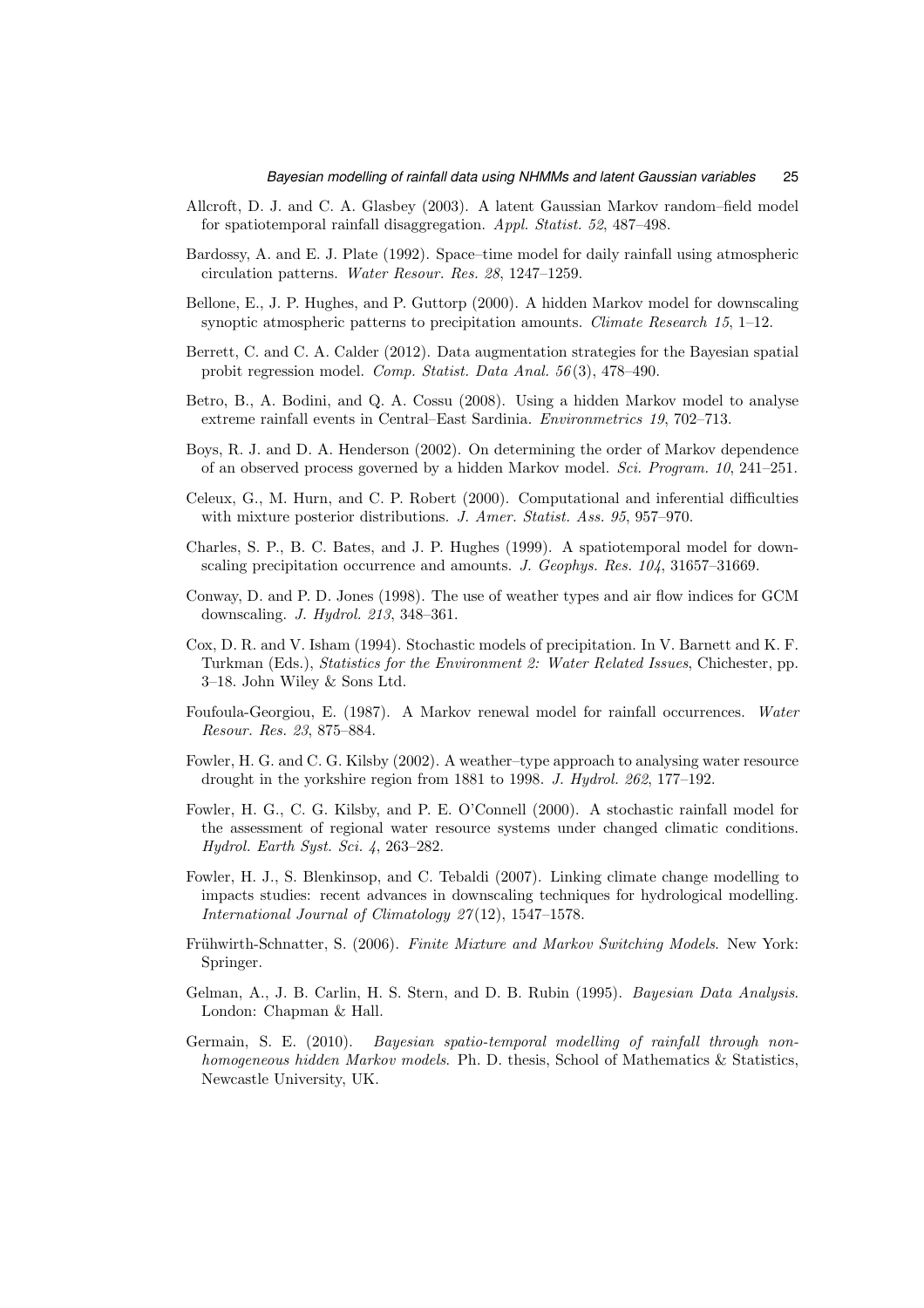- Geweke, J. (1991). Efficient simulation from the multivariate normal and student–t distributions subject to linear constraints and the evaluation of constraint probabilities. *Computer Sciences and Statistics 23*, 571–578.
- Glickman, T. S. (2000). *Glossary of Meteorology* (Second ed.). Boston: American Meteorological Society.
- Gneiting, T. and A. E. Raftery (2007). Strictly proper scoring rules, prediction, and estimation. *J. Amer. Statist. Ass. 102* (477), 359–378.
- Gschlößl, S. and C. Czado (2007). Spatial modelling of claim frequency and claim size in non–life insurance. *Scandinavian Actuarial Journal 3*, 202–225.
- Hay, L. E., G. J. McCabe, D. M. Wolock, and M. A. Ayers (1991). Simulation of precipitation by weather type analysis. *Water Resour. Res. 27*, 493–501.
- Hughes, J. P. and P. Guttorp (1994). A class of stochastic models for relating synoptic atmospheric patterns to regional hydrologic phenomena. *Water Resour. Res. 30*, 1535– 1546.
- Hughes, J. P., P. Guttorp, and S. P. Charles (1999). A non–homogeneous hidden Markov model for precipitation occurrence. *Appl. Statist. 48*, 15–30.
- Jenkinson, A. F. and B. P. Collinson (1977). An initial climatology of gales over the north sea. Synoptic climatology branch memorandum no. 62, Meteorological Office, London.
- Katz, R. W. and M. B. Parlange (1993). Effects of a index of atmospheric circulation on stochastic properties of precipitation. *Water Resour. Res. 29*, 2335–2344.
- Katz, R. W. and M. B. Parlange (1996). Mixtures of stochastic processes: application to statistical downscaling. *Climate Research 7*, 185–193.
- Lamb, H. H. (1972). British Isles weather types and a register of daily sequence of circulation patterns, 1861–1971. Geophysical memoir 116, HMSO, London.
- Liu, C. (2001). Comment on "The art of data augmentation". *J. Comput. Graph. Stat. 10*, 75–81.
- Liu, X. and M. J. Daniels (2006). A new algorithm for simulating a correlation matrix based on parameter expansion and reparameterization. *J. Comput. Graph. Stat. 15*, 897–914.
- MacDonald, I. L. and W. Zucchini (1997). *Hidden Markov and Other Models for Discrete– Valued Time Series*. London: Chapman & Hall.
- Maraun, D., F. Wetterhall, A. M. Ireson, R. E. Chandler, E. J. Kendon, M. Widmann, S. Brienen, H. W. Rust, T. Sauter, M. Themeßl, V. K. C. Venema, K. P. Chun, C. M. Goodess, R. G. Jones, C. Onof, M. Vrac, and I. Thiele-Eich (2010). Precipitation downscaling under climate change: Recent developments to bridge the gap between dynamical models and the end user. *Reviews of Geophysics 48* (3).
- Met Office MIDAS database (2012). Met Office Integrated Data Archive System (MIDAS) Land and Marine Surface Stations Data (1853-current). NCAS British Atmospheric Data Centre, cited October 2014. Available from http://catalogue.ceda.ac.uk/uuid/220a65615218d5c9cc9e4785a3234bd0.